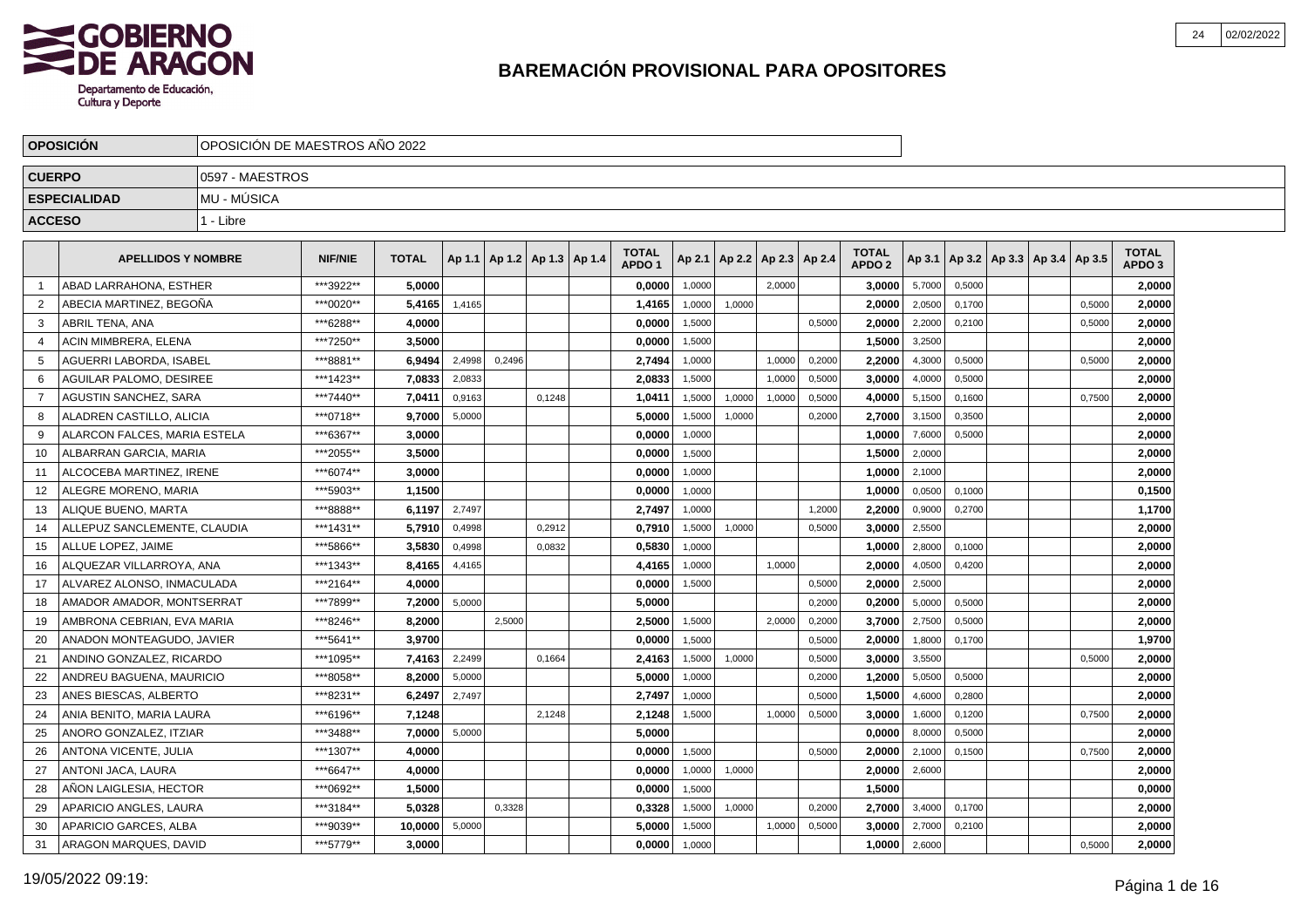

|               | <b>OPOSICIÓN</b>                     | OPOSICIÓN DE MAESTROS AÑO 2022 |                |              |        |                                   |        |                                   |        |        |                          |        |                                   |         |        |                                   |        |                                   |  |
|---------------|--------------------------------------|--------------------------------|----------------|--------------|--------|-----------------------------------|--------|-----------------------------------|--------|--------|--------------------------|--------|-----------------------------------|---------|--------|-----------------------------------|--------|-----------------------------------|--|
| <b>CUERPO</b> |                                      | 0597 - MAESTROS                |                |              |        |                                   |        |                                   |        |        |                          |        |                                   |         |        |                                   |        |                                   |  |
|               | <b>ESPECIALIDAD</b>                  | MU - MÚSICA                    |                |              |        |                                   |        |                                   |        |        |                          |        |                                   |         |        |                                   |        |                                   |  |
| <b>ACCESO</b> |                                      | 1 - Libre                      |                |              |        |                                   |        |                                   |        |        |                          |        |                                   |         |        |                                   |        |                                   |  |
|               | <b>APELLIDOS Y NOMBRE</b>            |                                | <b>NIF/NIE</b> | <b>TOTAL</b> |        | Ap 1.1   Ap 1.2   Ap 1.3   Ap 1.4 |        | <b>TOTAL</b><br>APDO <sub>1</sub> | Ap 2.1 |        | Ap 2.2   Ap 2.3   Ap 2.4 |        | <b>TOTAL</b><br>APDO <sub>2</sub> | Ap 3.1  |        | Ap 3.2   Ap 3.3   Ap 3.4   Ap 3.5 |        | <b>TOTAL</b><br>APDO <sub>3</sub> |  |
| 32            | ARASANZ MALO. ALBA MARIA             |                                | ***6511**      | 4,5833       | 0,0833 |                                   |        | 0,0833                            | 1,5000 |        |                          | 1,0000 | 2,5000                            | 2,5000  | 0,3000 |                                   | 0,7500 | 2,0000                            |  |
| 33            | ARCEGA LAURA, CARLA                  |                                | ***9566**      | 0.1000       |        |                                   |        | 0,0000                            |        |        |                          |        | 0,0000                            | 0,1000  |        |                                   |        | 0,1000                            |  |
| 34            | ARIAS GONZALEZ. ROSA ISABEL          |                                | ***8747**      | 9.5000       | 5,0000 |                                   |        | 5,0000                            | 1,0000 |        | 1.0000                   | 0.5000 | 2,5000                            | 6,5000  | 0,5000 |                                   |        | 2,0000                            |  |
| 35            | ARIÑO LANUZA. ALEXANDRA              |                                | ***7052**      | 9.0000       | 5,0000 |                                   |        | 5.0000                            |        |        | 2.0000                   |        | 2.0000                            | 4,9000  | 0,5000 |                                   |        | 2,0000                            |  |
| 36            | ARPA EZQUERRA, MIGUEL                |                                | ***7340**      | 1,5000       |        |                                   |        | 0,0000                            | 1,0000 |        |                          | 0,5000 | 1,5000                            |         |        |                                   |        | 0,0000                            |  |
| 37            | ARPA YUSTE, ESTEFANIA                |                                | ***2218**      | 8,0000       | 5,0000 |                                   |        | 5,0000                            | 1,0000 |        |                          |        | 1,0000                            | 16,6500 | 0,5000 |                                   |        | 2,0000                            |  |
| 38            | ARRANZ ORTEGA. INES                  |                                | ***1593**      | 2.2499       | 0,2499 |                                   |        | 0,2499                            | 1,0000 | 1,0000 |                          |        | 2,0000                            |         |        |                                   |        | 0,0000                            |  |
| 39            | ARRIBAS DOIZ, LUISA YOLANDA          |                                | ***6271**      | 8,5000       | 5,0000 |                                   |        | 5,0000                            | 1,0000 |        |                          | 0,5000 | 1,5000                            | 6,1000  | 0,0800 |                                   |        | 2,0000                            |  |
| 40            | ARRUEGO SORIANO, BEATRIZ             |                                | ***8956**      | 3,7496       |        |                                   | 0.7496 | 0,7496                            | 1,0000 |        |                          |        | 1,0000                            | 7,2500  | 0.1600 |                                   |        | 2,0000                            |  |
| 41            | ARTEAGA LERIS. ANA                   |                                | ***0021**      | 5.1333       | 0,0833 |                                   |        | 0,0833                            | 1,5000 |        | 1,0000                   | 1,0000 | 3.5000                            | 0,1500  | 0.4000 |                                   | 1,0000 | 1,5500                            |  |
| 42            | ARTIGAS CLEMENTE. PAULA              |                                | ***2165**      | 4.5000       |        |                                   |        | 0.0000                            | 1,5000 |        | 1,0000                   |        | 2.5000                            | 1,7000  | 0,4300 |                                   |        | 2.0000                            |  |
| 43            | ASENSIO EMBID, ALVARO                |                                | ***5956**      | 1,5000       |        |                                   |        | 0,0000                            | 1,0000 |        |                          |        | 1,0000                            |         |        |                                   | 0,5000 | 0,5000                            |  |
| 44            | AZNAR MARTI, NATALIA                 |                                | ***0642**      | 1,5000       |        |                                   |        | 0,0000                            | 1,5000 |        |                          |        | 1,5000                            |         |        |                                   |        | 0,0000                            |  |
| 45            | <b>BADORREY OLIETE, JOSE CARLOS</b>  |                                | ***7176**      | 6.4400       |        |                                   | 2,5000 | 2,5000                            | 1,0000 |        | 1,0000                   | 0,5000 | 2,5000                            | 1,3000  | 0,1400 |                                   |        | 1,4400                            |  |
| 46            | BARREDA GASCON, ROBERTO              |                                | ***4085**      | 7,9163       | 4,9163 |                                   |        | 4,9163                            | 1,0000 |        |                          |        | 1,0000                            | 4,3000  | 0,2100 |                                   |        | 2,0000                            |  |
| 47            | BARRERA SANCHEZ, NURIA               |                                | ***5598**      | 4,5000       |        |                                   |        | 0,0000                            | 1,5000 |        |                          | 1,0000 | 2,5000                            | 1,6500  | 0,1000 | 0,5000                            | 0,7500 | 2,0000                            |  |
| 48            | BARRERA VILLAVERDE, PABLO            |                                | ***1872**      | 4,4996       | 0,3332 |                                   | 0,6664 | 0,9996                            | 1,0000 |        |                          | 0,5000 | 1,5000                            | 3,7000  |        |                                   | 1,0000 | 2,0000                            |  |
| 49            | <b>BASURTE ALBERICIO, PAULA</b>      |                                | ***4557**      | 4,5833       | 1,0833 |                                   |        | 1,0833                            | 1,0000 |        |                          | 0,5000 | 1.5000                            | 4,9000  | 0,1100 |                                   |        | 2,0000                            |  |
| 50            | <b>BATEA REPULLES, CARLOS JAVIER</b> |                                | ***4973**      | 10.0000      | 5,0000 |                                   |        | 5.0000                            | 1.0000 | 1,0000 | 1,0000                   | 1,0000 | 4.0000                            | 5,1000  | 0,5000 |                                   |        | 2.0000                            |  |
| 51            | BAYONA GARCIA, CRISTINA              |                                | ***6013**      | 3,1500       |        |                                   |        | 0,0000                            | 1,0000 |        |                          | 0,5000 | 1,5000                            | 1,6500  |        |                                   |        | 1,6500                            |  |
| 52            | BAYONA SERRANO, VICTOR               |                                | ***4528**      | 4,9576       | 1,0000 |                                   | 0,9576 | 1,9576                            | 1,0000 |        |                          |        | 1,0000                            | 2,1000  | 0,5000 |                                   | 0,7500 | 2,0000                            |  |
| 53            | BELSUE LARRODE, CLARA                |                                | ***0967**      | 3,0000       |        |                                   |        | 0,0000                            | 1,0000 |        |                          |        | 1,0000                            | 2,2000  | 0,1000 |                                   |        | 2,0000                            |  |
| 54            | BELTRAN ESCOLANO, LYDIA              |                                | ***9662**      | 8,0000       | 5,0000 |                                   |        | 5,0000                            | 1,0000 |        |                          |        | 1,0000                            | 2,9500  | 0,3600 |                                   |        | 2,0000                            |  |
| 55            | BENITEZ GONZALEZ, JESUS ALEJANDRO    |                                | ***1198**      | 3,0000       |        |                                   |        | 0,0000                            | 1,0000 |        |                          |        | 1,0000                            | 1,0500  | 0,5000 |                                   | 0,5000 | 2,0000                            |  |
| 56            | BENITEZ PEREA, ESPERANZA MARIA       |                                | ***2560**      | 4.5000       |        |                                   |        | 0.0000                            | 1,0000 | 1,0000 |                          | 0,5000 | 2,5000                            | 1,9500  |        |                                   | 0,5000 | 2,0000                            |  |
| 57            | BENITO MAESTRO. MARIA DE LA O        |                                | ***1542**      | 8.7000       | 5,0000 |                                   |        | 5.0000                            | 1,0000 |        |                          | 0,7000 | 1.7000                            | 2,6000  | 0,5000 |                                   |        | 2.0000                            |  |
| 58            | <b>BENITO MARTINEZ, IGNACIO</b>      |                                | ***9582**      | 8,5000       | 5,0000 |                                   |        | 5,0000                            | 1,5000 |        |                          |        | 1,5000                            | 8,4000  |        |                                   |        | 2,0000                            |  |
| 59            | BENITO PEÑA, FRANCISCO JAVIER        |                                | ***2993**      | 3,5000       |        |                                   |        | 0,0000                            |        | 1,0000 |                          | 0,5000 | 1,5000                            | 2,0500  |        |                                   | 0,5000 | 2,0000                            |  |
| 60            | BERGES LOPEZ, PATRICIA               |                                | ***7555**      | 8,5000       | 5,0000 |                                   |        | 5,0000                            | 1,0000 |        |                          | 0,5000 | 1,5000                            | 3,8500  | 0,2800 |                                   | 0,5000 | 2,0000                            |  |
| 61            | BERNABE DOMINGUEZ, LAURA             |                                | ***9551**      | 9,0000       |        |                                   | 2,5000 | 2,5000                            | 1,0000 |        | 3,0000                   | 0,5000 | 4,5000                            | 5,3500  | 0,5000 |                                   | 0,5000 | 2,0000                            |  |
| 62            | BERNAD GARCIA, MARIA PILAR           |                                | ***8852**      | 6.5000       |        | 2,5000                            |        | 2,5000                            | 1,0000 |        | 1,0000                   |        | 2,0000                            | 6,1000  | 0,5000 |                                   |        | 2,0000                            |  |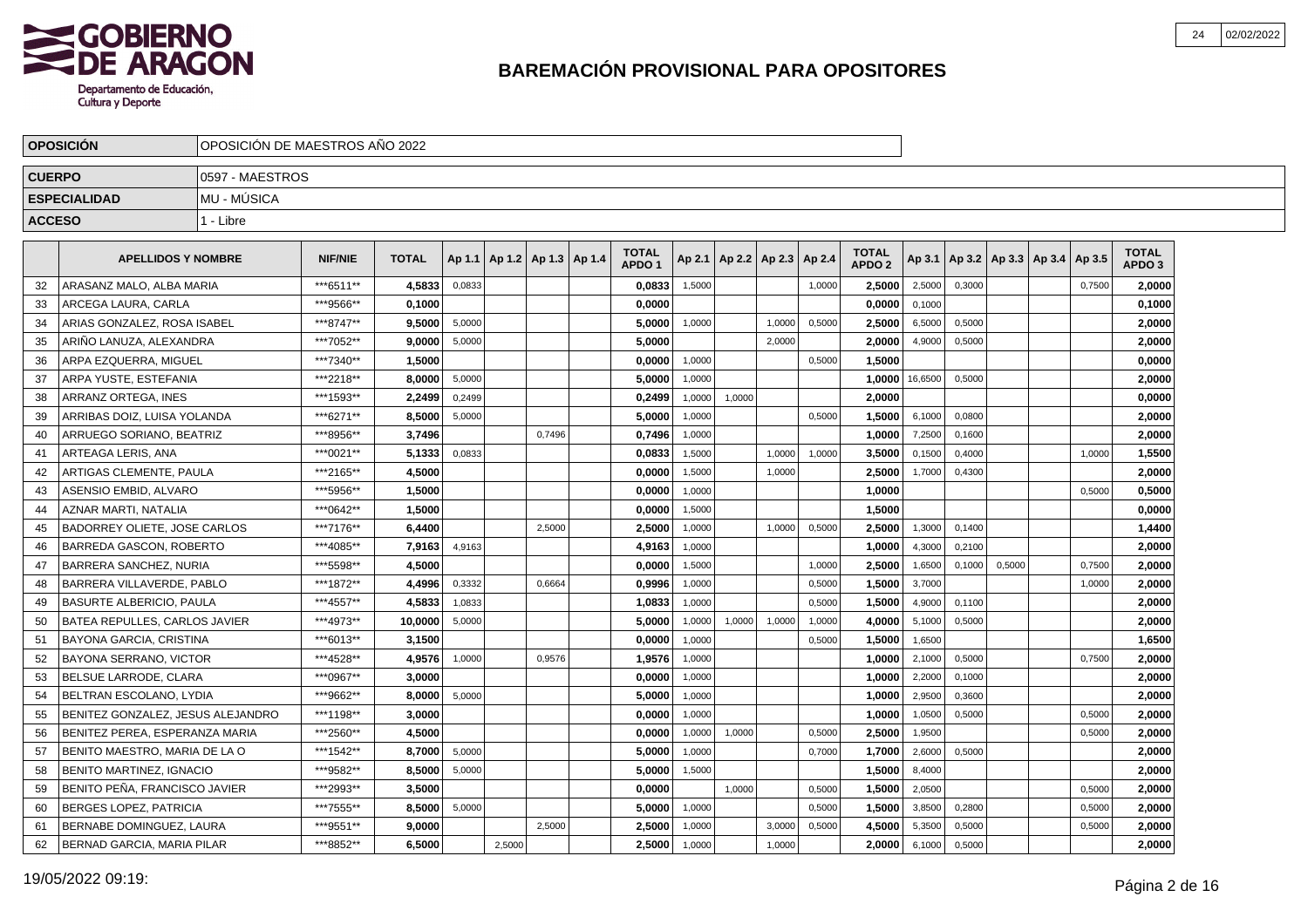

|               | <b>OPOSICIÓN</b>                  | OPOSICIÓN DE MAESTROS AÑO 2022 |                |              |        |                                   |        |        |                                   |        |                          |        |        |                                   |         |        |        |                                            |        |                                   |  |
|---------------|-----------------------------------|--------------------------------|----------------|--------------|--------|-----------------------------------|--------|--------|-----------------------------------|--------|--------------------------|--------|--------|-----------------------------------|---------|--------|--------|--------------------------------------------|--------|-----------------------------------|--|
| <b>CUERPO</b> |                                   | 0597 - MAESTROS                |                |              |        |                                   |        |        |                                   |        |                          |        |        |                                   |         |        |        |                                            |        |                                   |  |
|               | <b>ESPECIALIDAD</b>               | <b>MU - MUSICA</b>             |                |              |        |                                   |        |        |                                   |        |                          |        |        |                                   |         |        |        |                                            |        |                                   |  |
| <b>ACCESO</b> |                                   | 1 - Libre                      |                |              |        |                                   |        |        |                                   |        |                          |        |        |                                   |         |        |        |                                            |        |                                   |  |
|               | <b>APELLIDOS Y NOMBRE</b>         |                                | <b>NIF/NIE</b> | <b>TOTAL</b> |        | Ap 1.1   Ap 1.2   Ap 1.3   Ap 1.4 |        |        | <b>TOTAL</b><br>APDO <sub>1</sub> | Ap 2.1 | Ap 2.2   Ap 2.3   Ap 2.4 |        |        | <b>TOTAL</b><br>APDO <sub>2</sub> |         |        |        | Ap 3.1   Ap 3.2   Ap 3.3   Ap 3.4   Ap 3.5 |        | <b>TOTAL</b><br>APDO <sub>3</sub> |  |
| 63            | <b>BERNE MONGE, MIGUEL</b>        |                                | ***0902**      | 3,1165       | 0,4165 |                                   |        |        | 0,4165                            | 1,5000 |                          |        | 0,5000 | 2,0000                            | 0,7000  |        |        |                                            |        | 0,7000                            |  |
| 64            | <b>BERNET SANCHEZ. ISABEL</b>     |                                | ***5858**      | 3,0833       | 0,0833 |                                   |        |        | 0,0833                            | 1,0000 |                          |        |        | 1,0000                            | 2,3500  |        |        |                                            |        | 2,0000                            |  |
| 65            | BERRAL ORTEGA, JAVIER             |                                | ***5229**      | 3,0000       |        |                                   |        |        | 0,0000                            | 1,5000 |                          |        |        | 1,5000                            | 1,5000  |        |        |                                            |        | 1,5000                            |  |
| 66            | BETRAN TORNER, ELISA              |                                | ***4914**      | 8.0000       |        | 2.5000                            |        |        | 2,5000                            | 1,5000 |                          | 1.0000 | 1.0000 | 3.5000                            | 9,0000  | 0.4000 |        |                                            | 0.5000 | 2,0000                            |  |
| 67            | BIELSA ALQUEZAR, JAVIER           |                                | ***9185**      | 6,1662       | 2,4998 |                                   | 0,1664 |        | 2,6662                            | 1,5000 |                          |        |        | 1,5000                            | 2,1500  | 0,2500 |        |                                            | 0,5000 | 2,0000                            |  |
| 68            | BIELSA ALQUEZAR, LORENA           |                                | ***9185**      | 2,9500       |        |                                   |        |        | 0,0000                            | 1,0000 |                          |        | 0,5000 | 1,5000                            | 1,3500  | 0,1000 |        |                                            |        | 1,4500                            |  |
| 69            | BIOTA GUAJARDO. MARIA DEL MAR     |                                | ***3205**      | 6,9781       | 0,4165 | 0,7080                            | 0.1248 | 0,7288 | 1,9781                            | 1,5000 |                          | 1.0000 | 0,5000 | 3,0000                            | 2,5500  | 0.1500 |        |                                            |        | 2,0000                            |  |
| 70            | <b>BLAS SESMA, ALBA</b>           |                                | ***1326**      | 10.0000      | 5,0000 |                                   |        |        | 5,0000                            | 1,5000 |                          | 1,0000 | 0,5000 | 3.0000                            | 4,3500  | 0,3000 |        |                                            |        | 2.0000                            |  |
| 71            | <b>BLASCO AURIA, VENTURA</b>      |                                | ***0566**      | 2.6031       | 0,5831 |                                   |        |        | 0,5831                            | 1.0000 |                          |        |        | 1.0000                            | 0,2000  | 0,3200 |        |                                            | 0,5000 | 1.0200                            |  |
| 72            | <b>BLASCO SORO, NESTOR</b>        |                                | ***5995**      | 6,4579       | 1,9163 | 0,0416                            |        |        | 1,9579                            | 1,0000 |                          | 1,0000 | 0,5000 | 2,5000                            | 3,4000  | 0,0700 |        |                                            | 0,5000 | 2,0000                            |  |
| 73            | <b>BLESA NOE, VIRGINIA</b>        |                                | ***9271**      | 7,1666       | 3,1666 |                                   |        |        | 3,1666                            | 1,0000 |                          | 1,0000 |        | 2,0000                            | 2,2500  | 0,5000 |        |                                            |        | 2,0000                            |  |
| 74            | <b>BODEGA PERALES, GEMMA</b>      |                                | ***5704**      | 5,7080       | 1,0000 |                                   | 1,2080 |        | 2,2080                            | 1,5000 |                          |        |        | 1,5000                            | 3,6500  | 0,0500 |        |                                            | 0,5000 | 2,0000                            |  |
| 75            | BOLOIS ALVAREZ, ALEXANDRA         |                                | ***3412**      | 8.0000       | 5,0000 |                                   |        |        | 5,0000                            | 1,0000 |                          |        |        | 1.0000                            | 6,4500  | 0,5000 |        |                                            |        | 2,0000                            |  |
| 76            | <b>BORAU PUEYO, GUILLERMO</b>     |                                | ***5505**      | 2.8165       | 0,4165 |                                   |        |        | 0.4165                            | 1.5000 |                          |        | 0.5000 | 2.0000                            | 0,2500  | 0.1500 |        |                                            |        | 0,4000                            |  |
| 77            | <b>BOSQUE CABALLE, ELISABET</b>   |                                | ***0680**      | 5,9165       | 1,4165 |                                   |        |        | 1,4165                            | 1,0000 | 1,0000                   |        | 0,5000 | 2,5000                            | 2,4000  | 0,3000 |        |                                            | 0,5000 | 2,0000                            |  |
| 78            | <b>BOSQUE FLOREN, SARA</b>        |                                | ***8236**      | 8,0000       | 5,0000 |                                   |        |        | 5,0000                            | 1,0000 |                          |        |        | 1,0000                            | 3,6000  | 0,5000 |        |                                            |        | 2,0000                            |  |
| 79            | <b>BOSQUED GASCON, RUTH</b>       |                                | ***2018**      | 10,0000      | 5,0000 |                                   |        |        | 5,0000                            | 1,0000 |                          | 2.0000 | 0,5000 | 3,5000                            | 8,6000  | 0,1000 |        |                                            | 0,5000 | 2,0000                            |  |
| 80            | <b>BRAVO BENITEZ, MARIA PILAR</b> |                                | ***5523**      | 3.5000       |        |                                   |        |        | 0.0000                            | 1,5000 | 1,0000                   |        |        | 2.5000                            |         | 0,5000 |        |                                            | 0,5000 | 1,0000                            |  |
| 81            | BRIBIAN HERNANDEZ, SILVIA         |                                | ***8178**      | 3.0000       |        |                                   |        |        | 0.0000                            |        |                          |        | 1,0000 | 1.0000                            | 1,7000  | 0.3500 |        |                                            |        | 2.0000                            |  |
| 82            | <b>BUETAS BAENA, ELENA</b>        |                                | ***1414**      | 3,0000       |        |                                   |        |        | 0,0000                            | 1,0000 |                          |        |        | 1,0000                            | 2,0000  |        |        |                                            | 0,5000 | 2,0000                            |  |
| 83            | <b>BURON CIUTAT, RAQUEL PILAR</b> |                                | ***9622**      | 10.0000      | 5,0000 |                                   |        |        | 5.0000                            | 1,5000 | 1,0000                   |        | 1,2000 | 3,7000                            | 5,7500  | 0,5000 |        |                                            |        | 2,0000                            |  |
| 84            | CABALLERO GALLEGO, SHEILA         |                                | ***8914**      | 9,5000       | 5,0000 |                                   |        |        | 5,0000                            | 1,0000 |                          | 1,0000 | 0,5000 | 2,5000                            | 7,7500  | 0,4500 |        |                                            |        | 2,0000                            |  |
| 85            | CABELLO PINILLA. MARIA DOLORES    |                                | ***1868**      | 6,7500       |        |                                   |        | 1.2500 | 1,2500                            | 1.0000 |                          | 2.0000 | 0,5000 | 3,5000                            | 2,2500  | 0.2100 |        |                                            |        | 2,0000                            |  |
| 86            | CALDERON GIL, ALEJANDRO           |                                | ***1817**      | 3,0000       |        |                                   |        |        | 0,0000                            | 1,0000 |                          |        |        | 1,0000                            | 3,0000  |        |        |                                            |        | 2,0000                            |  |
| 87            | CALLAU CALVO, ADRIANA             |                                | ***6146**      | 5,5500       |        |                                   |        |        | 0,0000                            | 1,5000 | 1,0000                   | 1,0000 | 0,5000 | 4,0000                            | 0,6000  | 0,2000 |        |                                            | 0,7500 | 1,5500                            |  |
| 88            | CALLIZO CUARTERO, JORGE           |                                | ***6094**      | 3.0000       |        |                                   |        |        | 0,0000                            | 1,0000 |                          |        |        | 1.0000                            | 2,0000  | 0,2400 |        |                                            |        | 2,0000                            |  |
| 89            | CALVO GODE. BEGOÑA                |                                | ***7635**      | 9.7286       | 2,4998 | 1,2080                            |        | 0,0208 | 3,7286                            | 1,0000 | 1,0000                   | 1,0000 | 1,0000 | 4,0000                            | 4,5500  | 0,5000 |        |                                            |        | 2,0000                            |  |
| 90            | CALVO LANZAROTE. MARTA            |                                | ***8203**      | 8.0000       | 5,0000 |                                   |        |        | 5.0000                            | 1,0000 |                          |        |        | 1.0000                            | 6,4000  | 0,5000 |        |                                            |        | 2,0000                            |  |
| 91            | CALVO URDANIZ, ZULEMA             |                                | ***9776**      | 7,2000       |        | 0,5000                            |        | 1,0000 | 1,5000                            | 1,5000 |                          | 1,0000 | 1,2000 | 3,7000                            | 13,9000 | 0,1200 |        |                                            |        | 2,0000                            |  |
| 92            | CAMPOS BANDRES, IRIS              |                                | ***7273**      | 8,9580       | 1,0000 |                                   |        | 0,9580 | 1,9580                            | 1,5000 | 2,5000                   | 1,0000 | 1,0000 | 5,0000                            | 4,7000  | 0,5000 | 0,5000 |                                            |        | 2,0000                            |  |
| 93            | CANO LOPEZ, ALEJANDRO             |                                | ***6420**      | 6,3330       | 1,8330 |                                   |        |        | 1,8330                            | 1,0000 |                          | 1,0000 | 0,5000 | 2,5000                            | 6,1500  |        |        |                                            |        | 2,0000                            |  |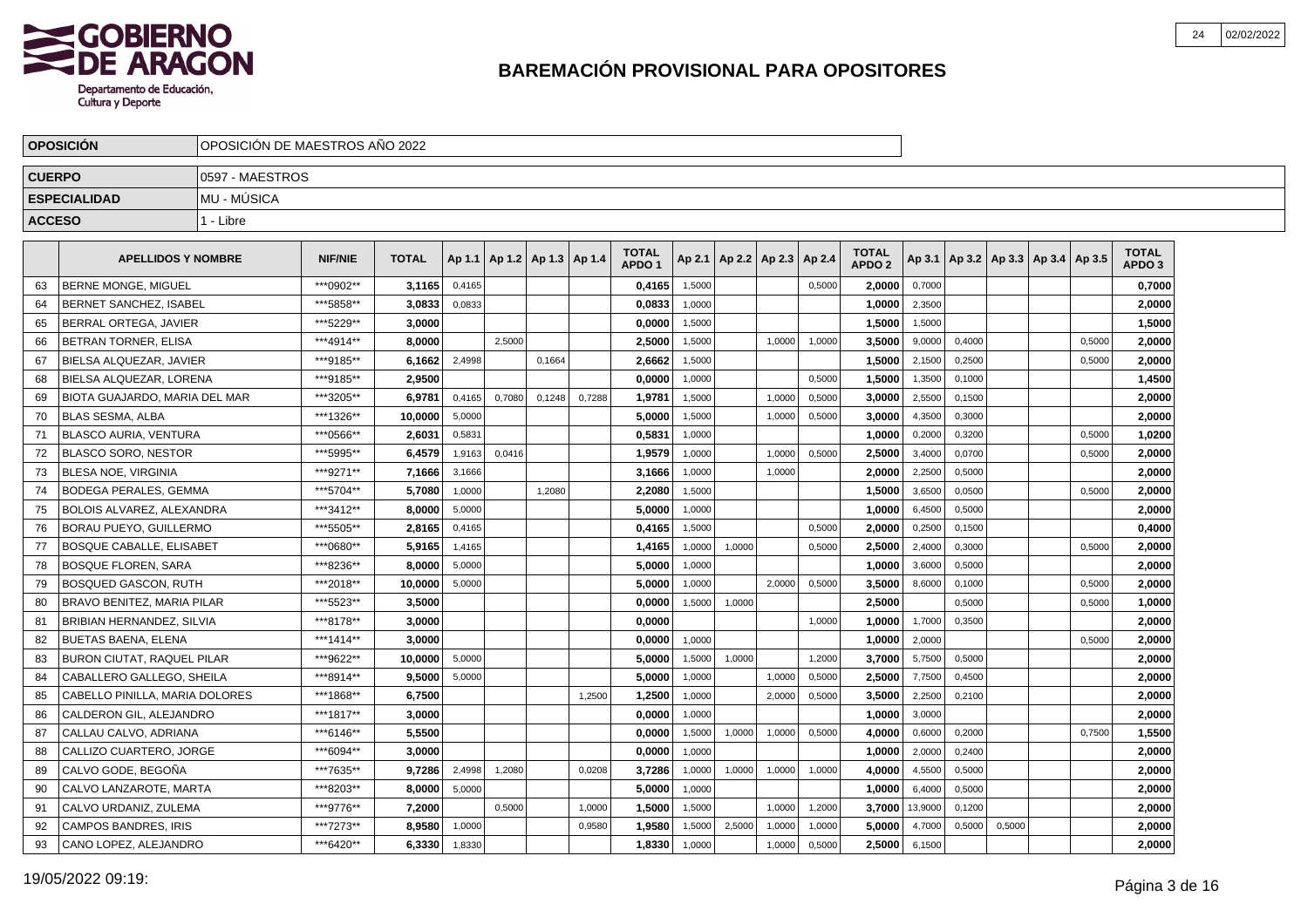

|               | <b>OPOSICIÓN</b>                    | OPOSICIÓN DE MAESTROS AÑO 2022 |                |              |        |                                   |        |        |                                   |        |        |                          |        |                               |        |        |                                            |        |                                   |  |
|---------------|-------------------------------------|--------------------------------|----------------|--------------|--------|-----------------------------------|--------|--------|-----------------------------------|--------|--------|--------------------------|--------|-------------------------------|--------|--------|--------------------------------------------|--------|-----------------------------------|--|
| <b>CUERPO</b> |                                     | 0597 - MAESTROS                |                |              |        |                                   |        |        |                                   |        |        |                          |        |                               |        |        |                                            |        |                                   |  |
|               | <b>ESPECIALIDAD</b>                 | MU - MÚSICA                    |                |              |        |                                   |        |        |                                   |        |        |                          |        |                               |        |        |                                            |        |                                   |  |
| <b>ACCESO</b> |                                     | 1 - Libre                      |                |              |        |                                   |        |        |                                   |        |        |                          |        |                               |        |        |                                            |        |                                   |  |
|               | <b>APELLIDOS Y NOMBRE</b>           |                                | <b>NIF/NIE</b> | <b>TOTAL</b> |        | Ap 1.1   Ap 1.2   Ap 1.3   Ap 1.4 |        |        | <b>TOTAL</b><br>APDO <sub>1</sub> | Ap 2.1 |        | Ap 2.2   Ap 2.3   Ap 2.4 |        | <b>TOTAL</b><br><b>APDO 2</b> |        |        | Ap 3.1   Ap 3.2   Ap 3.3   Ap 3.4   Ap 3.5 |        | <b>TOTAL</b><br>APDO <sub>3</sub> |  |
| 94            | CAPAPE MACAYA, ELENA                |                                | ***7848**      | 8,0000       | 5,0000 |                                   |        |        | 5,0000                            | 1,0000 |        |                          |        | 1,0000                        | 4,0500 |        |                                            |        | 2,0000                            |  |
| 95            | CAPITAN CABRERA. JUAN MIGUEL        |                                | ***3813**      | 3,6666       | 0,1666 |                                   |        |        | 0,1666                            | 1,5000 |        |                          |        | 1,5000                        | 3,3000 | 0,3000 |                                            | 0,5000 | 2,0000                            |  |
| 96            | CARCELEN PEÑUELA. JOSE LUIS         |                                | ***1656**      | 6,6245       | 1,7497 |                                   |        | 0.6248 | 2,3745                            | 1,0000 |        | 1.0000                   | 0,5000 | 2,5000                        | 1,7500 |        |                                            |        | 1,7500                            |  |
| 97            | CARIÑANOS SAENZ DE SAMANIEGO. AMADA |                                | ***0082**      | 3.1332       | 0,3332 |                                   |        |        | 0.3332                            | 1,5000 |        |                          |        | 1.5000                        | 0,8000 | 0,5000 |                                            |        | 1,3000                            |  |
| 98            | CARNICERO LAFOZ, ALFREDO            |                                | ***7726**      | 8,0000       | 5,0000 |                                   |        |        | 5,0000                            | 1,0000 |        |                          |        | 1,0000                        | 5,1500 | 0,5000 |                                            |        | 2,0000                            |  |
| 99            | CARRASCAL SANCHEZ, LORENA           |                                | ***8155**      | 3,5000       |        |                                   |        |        | 0,0000                            | 1,0000 |        |                          | 0,5000 | 1,5000                        | 2,0000 |        |                                            |        | 2,0000                            |  |
| 100           | CARRASCO RAMIRO, SUSANA             |                                | ***4372**      | 3,4565       | 0,4165 |                                   |        |        | 0,4165                            | 1,5000 |        |                          | 0,5000 | 2.0000                        | 0,6500 | 0,3900 |                                            |        | 1,0400                            |  |
| 101           | CARRERA TORRECILLA, SILVIA          |                                | ***4914**      | 7,0000       | 5,0000 |                                   |        |        | 5,0000                            |        |        |                          |        | 0,0000                        | 2,7000 | 0,1800 |                                            |        | 2,0000                            |  |
| 102           | CASAS AROCA, JULIO                  |                                | ***6416**      | 10,0000      | 5,0000 |                                   |        |        | 5,0000                            | 1,0000 |        | 2.0000                   |        | 3,0000                        | 2,5500 |        |                                            |        | 2,0000                            |  |
| 103           | CASAS VILLANUEVA, JORGE             |                                | ***0282**      | 1.0000       |        |                                   |        |        | 0.0000                            | 1,0000 |        |                          |        | 1.0000                        |        |        |                                            |        | 0.0000                            |  |
| 104           | CASEDAS RELANCIO. ISABEL            |                                | ***2632**      | 5.1666       | 2,1666 |                                   |        |        | 2,1666                            | 1,0000 |        |                          |        | 1.0000                        | 2,6000 | 0,3300 |                                            |        | 2,0000                            |  |
| 105           | CASTAN BORDERIAS, CASILDA           |                                | ***2723**      | 1,0000       |        |                                   |        |        | 0,0000                            |        |        |                          |        | 0,0000                        | 1,0000 |        |                                            |        | 1,0000                            |  |
| 106           | CASTILLO BIELSA, ALBA               |                                | ***0530**      | 6,9165       | 2,4165 |                                   |        |        | 2,4165                            | 1,0000 | 1,0000 |                          | 0,5000 | 2,5000                        | 2,4500 |        |                                            | 0,5000 | 2,0000                            |  |
| 107           | <b>CESTERO SERON, NURIA</b>         |                                | ***5465**      | 8,0000       | 5,0000 |                                   |        |        | 5,0000                            | 1,0000 |        |                          |        | 1,0000                        | 6,0500 | 0,4200 |                                            |        | 2,0000                            |  |
| 108           | CINCA GUERRERO, ALBA                |                                | ***6994**      | 3,0000       |        |                                   |        |        | 0,0000                            | 1,0000 |        |                          |        | 1,0000                        | 2,0000 |        |                                            |        | 2,0000                            |  |
| 109           | CIRIA SESE, ALEJO                   |                                | ***5386**      | 3,2100       |        |                                   |        |        | 0,0000                            | 1,0000 |        |                          | 0,7000 | 1,7000                        | 0,5000 | 0,0100 |                                            | 1,0000 | 1,5100                            |  |
| 110           | CITOLER BERDALA, BLANCA             |                                | ***1088**      | 4,0416       |        |                                   | 0,5416 |        | 0,5416                            |        |        | 1,0000                   | 0,5000 | 1,5000                        | 2,5500 | 0,1100 |                                            | 0,5000 | 2,0000                            |  |
| 111           | CLEMENTE BERNADO, CAROLINA          |                                | ***8053**      | 7.5000       |        | 2.5000                            |        |        | 2,5000                            | 1,0000 |        | 2.0000                   |        | 3,0000                        | 6,1000 | 0,3600 |                                            |        | 2,0000                            |  |
| 112           | COMAS COLOMER. RUBEN                |                                | ***5491**      | 3.1465       | 0,4165 |                                   |        |        | 0.4165                            | 1,0000 | 1,0000 |                          | 0,5000 | 2.5000                        | 0,2000 | 0,0300 |                                            |        | 0.2300                            |  |
| 113           | CONSEJERO LECINA, MARIA DE FATIMA   |                                | ***5614**      | 4,6244       | 0,3332 |                                   | 0,7912 |        | 1,1244                            | 1,5000 |        |                          |        | 1,5000                        | 2,9000 | 0,4200 |                                            |        | 2,0000                            |  |
| 114           | CORREDOR GOMEZ, ELENA               |                                | ***6712**      | 5,1500       |        |                                   |        |        | 0,0000                            | 1,5000 | 1,0000 | 1,0000                   |        | 3,5000                        | 1,6500 |        |                                            |        | 1,6500                            |  |
| 115           | COSCOYUELA ESCARTIN, NIEVES         |                                | ***5133**      | 8,0000       |        | 2,5000                            |        |        | 2,5000                            | 1,0000 |        | 2,0000                   | 0,5000 | 3,5000                        | 5,3000 | 0,5000 |                                            |        | 2,0000                            |  |
| 116           | CRESPO MARTIN, TERESA               |                                | ***1755**      | 4,2000       |        |                                   |        |        | 0,0000                            | 1,0000 | 1,0000 |                          | 0,2000 | 2,2000                        | 2,4500 | 0,2100 |                                            | 0,5000 | 2,0000                            |  |
| 117           | CRESPO VILCHES, SIMON ALFONSO       |                                | ***3131**      | 0,3100       |        |                                   |        |        | 0,0000                            |        |        |                          |        | 0,0000                        |        | 0,3100 |                                            |        | 0,3100                            |  |
| 118           | CRIVILLE LAPLAZA, ELENA             |                                | ***4856**      | 8.0000       | 5,0000 |                                   |        |        | 5.0000                            |        |        | 1,0000                   |        | 1.0000                        | 5,6500 | 0,5000 |                                            |        | 2,0000                            |  |
| 119           | CRUZ BURGOS, MARIA                  |                                | ***8489**      | 1.5000       |        |                                   |        |        | 0.0000                            | 1,5000 |        |                          |        | 1.5000                        |        |        |                                            |        | 0.0000                            |  |
| 120           | CRUZ MAINAR, MANUEL                 |                                | ***6795**      | 8,5000       | 5,0000 |                                   |        |        | 5,0000                            | 1,0000 |        |                          | 0.5000 | 1,5000                        | 7,3000 | 0,5000 |                                            |        | 2,0000                            |  |
| 121           | CUARTERO URCOLA, ELENA              |                                | ***3684**      | 8,0000       | 5,0000 |                                   |        |        | 5,0000                            | 1,0000 |        |                          |        | 1,0000                        | 6,2000 | 0,3300 |                                            |        | 2,0000                            |  |
| 122           | DE LA TORRE TASCON, SARA            |                                | ***9861**      | 8,5000       | 4,0000 |                                   |        |        | 4,0000                            | 1,5000 | 1,0000 |                          |        | 2,5000                        | 2,9500 | 0,2700 |                                            |        | 2,0000                            |  |
| 123           | DEL CARMEN ANGOSTO, ANA             |                                | ***5332**      | 6,5414       | 1,4998 |                                   | 0,0416 |        | 1,5414                            | 1,0000 | 1,0000 | 1,0000                   |        | 3,0000                        | 2,7500 | 0,1000 |                                            |        | 2,0000                            |  |
| 124           | DIAZ CABALLERO, ISAAC               |                                | ***7833**      | 2,4833       | 0,0833 |                                   |        |        | 0,0833                            | 1,0000 |        |                          |        | 1,0000                        | 1,4000 |        |                                            |        | 1,4000                            |  |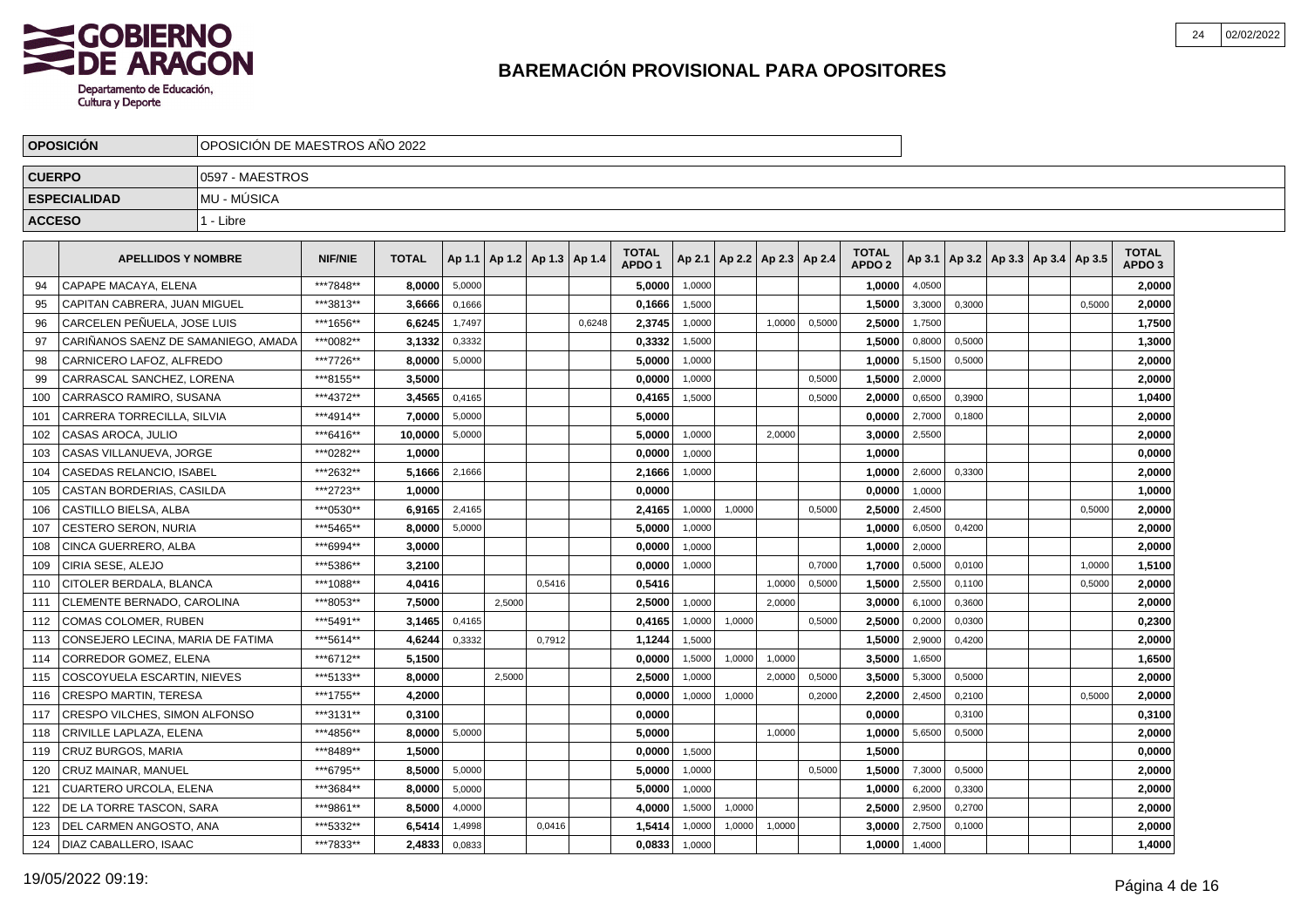

|               | <b>OPOSICIÓN</b>                          |                 | OPOSICIÓN DE MAESTROS AÑO 2022 |              |        |                                   |        |  |                                   |        |                          |        |        |                                   |        |        |                                   |        |                                   |  |
|---------------|-------------------------------------------|-----------------|--------------------------------|--------------|--------|-----------------------------------|--------|--|-----------------------------------|--------|--------------------------|--------|--------|-----------------------------------|--------|--------|-----------------------------------|--------|-----------------------------------|--|
| <b>CUERPO</b> |                                           | 0597 - MAESTROS |                                |              |        |                                   |        |  |                                   |        |                          |        |        |                                   |        |        |                                   |        |                                   |  |
|               | <b>ESPECIALIDAD</b>                       | MU - MÚSICA     |                                |              |        |                                   |        |  |                                   |        |                          |        |        |                                   |        |        |                                   |        |                                   |  |
| <b>ACCESO</b> |                                           | 1 - Libre       |                                |              |        |                                   |        |  |                                   |        |                          |        |        |                                   |        |        |                                   |        |                                   |  |
|               | <b>APELLIDOS Y NOMBRE</b>                 |                 | <b>NIF/NIE</b>                 | <b>TOTAL</b> |        | Ap 1.1   Ap 1.2   Ap 1.3   Ap 1.4 |        |  | <b>TOTAL</b><br>APDO <sub>1</sub> | Ap 2.1 | Ap 2.2   Ap 2.3   Ap 2.4 |        |        | <b>TOTAL</b><br>APDO <sub>2</sub> | Ap 3.1 |        | Ap 3.2   Ap 3.3   Ap 3.4   Ap 3.5 |        | <b>TOTAL</b><br>APDO <sub>3</sub> |  |
| 125           | DIAZ CALVO, MARIA ROSA                    |                 | ***3700**                      | 8,5000       | 5,0000 |                                   |        |  | 5,0000                            | 1.0000 |                          |        | 0,5000 | 1,5000                            | 5,5000 | 0,5000 |                                   |        | 2,0000                            |  |
| 126           | DIEZ LEZA. LAURA                          |                 | ***5637**                      | 4,0000       |        |                                   |        |  | 0,0000                            | 1,5000 |                          |        | 0,5000 | 2,0000                            | 2,0000 | 0,0200 |                                   | 0,7500 | 2,0000                            |  |
| 127           | DOMINGO TORRES, SUSANA                    |                 | ***5634**                      | 8,0000       | 5,0000 |                                   |        |  | 5,0000                            | 1,0000 |                          |        |        | 1,0000                            | 5,6000 | 0,5000 |                                   |        | 2,0000                            |  |
| 128           | EMBID PINILLA, ANDREA                     |                 | ***5581**                      | 1,2500       |        |                                   |        |  | 0,0000                            | 1,0000 |                          |        |        | 1,0000                            |        | 0,2500 |                                   |        | 0,2500                            |  |
| 129           | <b>ENCISO ORDAS, ELVIRA</b>               |                 | ***6666**                      | 8.0000       | 5,0000 |                                   |        |  | 5,0000                            | 1,0000 |                          |        |        | 1,0000                            | 3,9500 | 0,1900 |                                   | 0,5000 | 2,0000                            |  |
| 130           | ESCANERO ESCANERO. ALMUDENA               |                 | ***2350**                      | 4,8330       | 0,1666 |                                   | 0.1664 |  | 0,3330                            | 1,5000 |                          | 1,0000 |        | 2,5000                            | 2,7000 | 0,3400 |                                   | 0,5000 | 2,0000                            |  |
| 131           | ESCOBEDO PELLICER. MARTA                  |                 | ***6124**                      | 2.6000       |        |                                   |        |  | 0,0000                            | 1,5000 |                          |        |        | 1,5000                            | 0,5000 | 0,1000 |                                   | 0,5000 | 1,1000                            |  |
| 132           | ESCUER LOPEZ. ALEJANDRO                   |                 | ***5890**                      | 3.2498       | 0,4998 |                                   |        |  | 0.4998                            | 1.0000 |                          |        | 0,5000 | 1.5000                            | 1,2500 |        |                                   |        | 1,2500                            |  |
| 133           | ESPALLARGAS REVUELTA, BRAULIO             |                 | ***8889**                      | 10,0000      | 5,0000 |                                   |        |  | 5,0000                            | 1,0000 | 1,0000                   | 1,0000 | 0,2000 | 3,2000                            | 2,4500 | 0,5000 |                                   |        | 2,0000                            |  |
| 134           | FELEZ SOLA, MARIA CRUZ                    |                 | ***9641**                      | 8,0000       |        | 2,5000                            |        |  | 2,5000                            | 1,0000 |                          | 1,0000 | 1,5000 | 3,5000                            | 6,3500 | 0,5000 |                                   |        | 2,0000                            |  |
| 135           | FERNANDEZ AGUIRRE, JAVIER                 |                 | ***5675**                      | 0,5000       |        |                                   |        |  | 0,0000                            |        |                          |        | 0,5000 | 0,5000                            |        |        |                                   |        | 0,0000                            |  |
| 136           | FERNANDEZ COMPAIRED, MARIA JESUS          |                 | ***8380**                      | 8,0000       | 5,0000 |                                   |        |  | 5,0000                            | 1,0000 |                          |        |        | 1,0000                            | 5,4500 | 0,5000 |                                   |        | 2,0000                            |  |
| 137           | FERNANDEZ FERNANDEZ. SARA                 |                 | ***5930**                      | 2,7000       |        |                                   |        |  | 0,0000                            | 1.5000 |                          |        | 0,5000 | 2,0000                            | 0,2000 |        |                                   | 0,5000 | 0,7000                            |  |
| 138           | FERNANDEZ MORTE. JUAN ANTONIO             |                 | ***5488**                      | 5,9332       | 2,3332 |                                   |        |  | 2,3332                            | 1,0000 | 1,0000                   |        |        | 2.0000                            | 1,6000 |        |                                   |        | 1,6000                            |  |
| 139           | FERNANDEZ ROMERO. M. ISABEL               |                 | ***7347**                      | 5,4163       | 0,9163 |                                   |        |  | 0.9163                            | 1.0000 |                          | 1.0000 | 0,5000 | 2.5000                            | 1,9000 | 0.2400 |                                   |        | 2,0000                            |  |
| 140           | FERRER ALBALATE, MARIA ISABEL             |                 | ***4654**                      | 8,7000       |        |                                   | 2,5000 |  | 2,5000                            | 1,0000 | 1,0000                   | 1,0000 | 1,2000 | 4,2000                            | 8,1000 | 0,3000 |                                   |        | 2,0000                            |  |
| 141           | FERRUZ ROLDAN, REBECA                     |                 | ***5720**                      | 7,7499       | 3,2499 |                                   |        |  | 3,2499                            | 1,0000 |                          | 1,0000 | 0,5000 | 2,5000                            | 4,8000 | 0,5000 |                                   |        | 2,0000                            |  |
| 142           | FLORES LEZA, PILAR                        |                 | ***3172**                      | 3,5000       |        |                                   |        |  | 0,0000                            | 1,5000 |                          |        |        | 1,5000                            | 2,0500 |        |                                   |        | 2,0000                            |  |
| 143           | FLORES LOBATO. NIEVES                     |                 | ***3742**                      | 5,5000       |        |                                   |        |  | 0,0000                            | 1,5000 | 1,0000                   | 1,0000 |        | 3,5000                            | 5,3500 | 0,0100 |                                   |        | 2,0000                            |  |
| 144           | FOJ PERALTA. LAURA                        |                 | ***4533**                      | 3,5410       | 0,1666 |                                   | 0,3744 |  | 0,5410                            | 1.0000 |                          |        |        | 1.0000                            | 2,0000 | 0,5000 |                                   |        | 2,0000                            |  |
| 145           | FONDON LAHUERTA, ALMA                     |                 | ***6019**                      | 3.5000       |        |                                   |        |  | 0.0000                            | 1,5000 |                          |        |        | 1.5000                            | 1,5000 | 0,1500 |                                   | 0,5000 | 2.0000                            |  |
| 146           | FONTECHA POLO, VERONICA                   |                 | ***9526**                      | 9,5000       | 5,0000 |                                   |        |  | 5,0000                            | 1,0000 |                          | 1,0000 | 0,5000 | 2,5000                            | 8,6000 | 0,5000 |                                   |        | 2,0000                            |  |
| 147           | FORTUN SANVICENTE, DIEGO                  |                 | ***7054**                      | 2,7800       |        |                                   | 0,5000 |  | 0,5000                            | 1,0000 |                          |        |        | 1,0000                            | 0,6000 | 0,1800 |                                   | 0,5000 | 1,2800                            |  |
| 148           | <b>GABAS GALEGO, ISABEL</b>               |                 | ***8893**                      | 9.0000       | 5,0000 |                                   |        |  | 5,0000                            | 1,0000 |                          | 1,0000 |        | 2,0000                            | 3,4000 | 0,5000 |                                   | 0,5000 | 2,0000                            |  |
| 149           | GALA ROMERO, FERNANDO                     |                 | ***8650**                      | 3,2499       | 0,2499 |                                   |        |  | 0,2499                            | 1,0000 |                          |        |        | 1,0000                            | 3,0500 |        |                                   |        | 2,0000                            |  |
| 150           | <b>GALICIA VAL. MARIA ISABEL</b>          |                 | ***0640**                      | 4,6165       | 0,4165 |                                   |        |  | 0,4165                            | 1,0000 |                          | 1.0000 | 0,2000 | 2,2000                            | 2,0500 | 0,5000 |                                   |        | 2,0000                            |  |
| 151           | <b>GALINDO VILLALBA, EVA PRESENTACION</b> |                 | ***4095**                      | 9.0000       |        | 2,5000                            |        |  | 2,5000                            | 1,0000 |                          | 3,0000 | 0,5000 | 4,5000                            | 4,5000 | 0,5000 |                                   |        | 2,0000                            |  |
| 152           | GALISTEO LEON, MARIA DEL CARMEN           |                 | ***3076**                      | 3,0000       |        |                                   |        |  | 0,0000                            | 1,0000 |                          |        |        | 1,0000                            | 4,2500 | 0,0300 |                                   | 0,5000 | 2,0000                            |  |
| 153           | GALLEGO IRACHE, M. JESUS                  |                 | ***6693**                      | 7,0000       | 5,0000 |                                   |        |  | 5,0000                            |        |                          |        |        | 0,0000                            | 4,9000 | 0,5000 |                                   |        | 2,0000                            |  |
| 154           | GALLEGO NIETO, MARIA DOLORES              |                 | ***2699**                      | 0,5000       |        |                                   |        |  | 0,0000                            |        |                          |        | 0,5000 | 0,5000                            |        |        |                                   |        | 0,0000                            |  |
| 155           | GALVEZ GIMENO, DIEGO                      |                 | ***3575**                      | 6,7497       | 2,7497 |                                   |        |  | 2,7497                            | 1,0000 |                          | 1,0000 |        | 2.0000                            | 2,9000 | 0,0400 |                                   |        | 2,0000                            |  |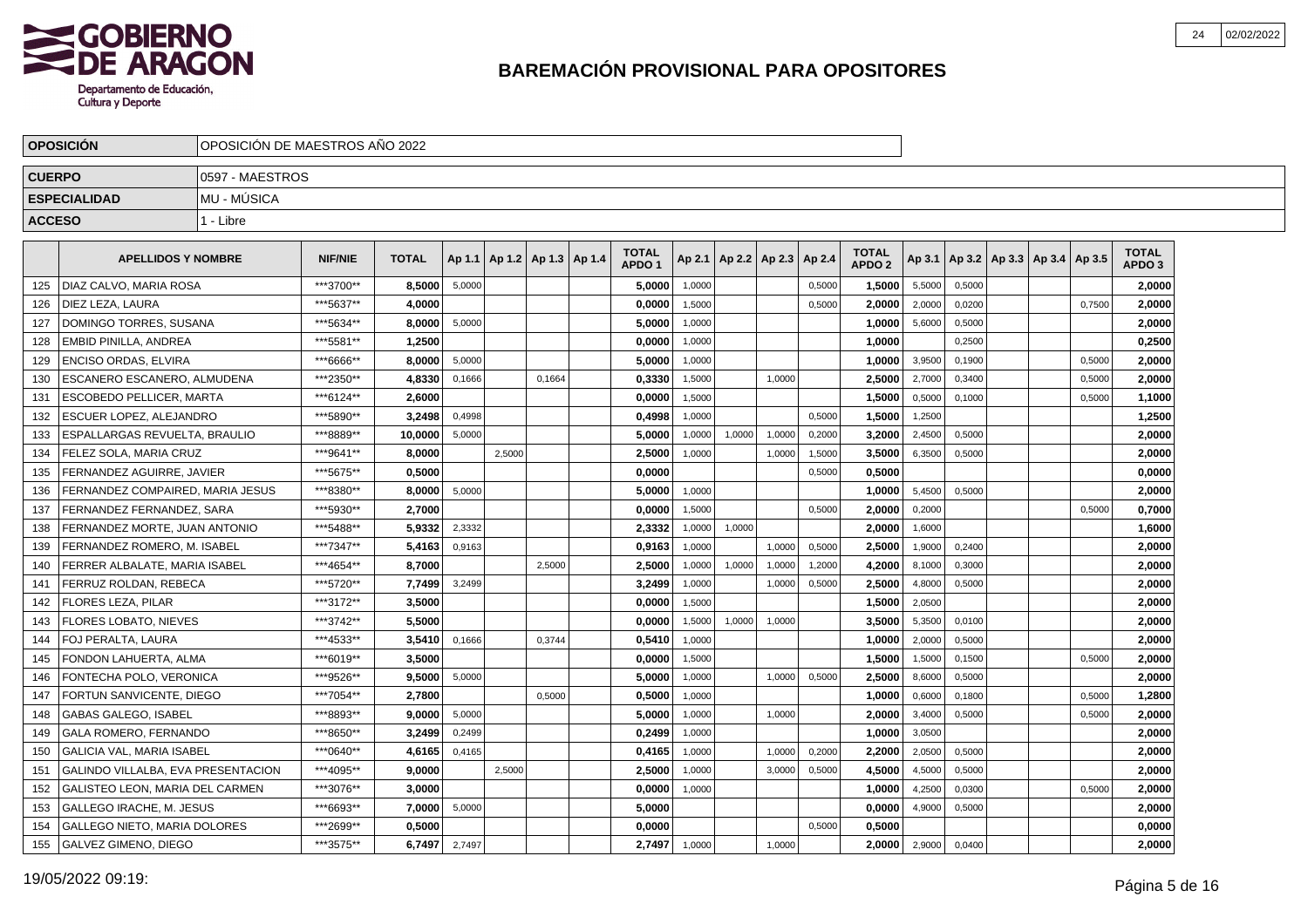

|     | <b>OPOSICION</b>                  | OPOSICIÓN DE MAESTROS AÑO 2022 |                |              |        |                                   |        |        |                                   |        |        |                          |        |                                   |         |        |                                   |        |                                   |  |
|-----|-----------------------------------|--------------------------------|----------------|--------------|--------|-----------------------------------|--------|--------|-----------------------------------|--------|--------|--------------------------|--------|-----------------------------------|---------|--------|-----------------------------------|--------|-----------------------------------|--|
|     | <b>CUERPO</b>                     | 0597 - MAESTROS                |                |              |        |                                   |        |        |                                   |        |        |                          |        |                                   |         |        |                                   |        |                                   |  |
|     | <b>ESPECIALIDAD</b>               | MU - MÚSICA                    |                |              |        |                                   |        |        |                                   |        |        |                          |        |                                   |         |        |                                   |        |                                   |  |
|     | <b>ACCESO</b>                     | 1 - Libre                      |                |              |        |                                   |        |        |                                   |        |        |                          |        |                                   |         |        |                                   |        |                                   |  |
|     |                                   |                                |                |              |        |                                   |        |        |                                   |        |        |                          |        |                                   |         |        |                                   |        |                                   |  |
|     | <b>APELLIDOS Y NOMBRE</b>         |                                | <b>NIF/NIE</b> | <b>TOTAL</b> |        | Ap 1.1   Ap 1.2   Ap 1.3   Ap 1.4 |        |        | <b>TOTAL</b><br>APDO <sub>1</sub> | Ap 2.1 |        | Ap 2.2   Ap 2.3   Ap 2.4 |        | <b>TOTAL</b><br>APDO <sub>2</sub> | Ap 3.1  |        | Ap 3.2   Ap 3.3   Ap 3.4   Ap 3.5 |        | <b>TOTAL</b><br>APDO <sub>3</sub> |  |
| 156 | <b>GARCIA ALEJANDRE, PABLO</b>    |                                | ***5808**      | 3,4165       | 0,4165 |                                   |        |        | 0,4165                            | 1,0000 |        |                          |        | 1.0000                            | 2,0500  | 0.1300 |                                   | 0,5000 | 2,0000                            |  |
| 157 | <b>GARCIA CLEMENTE, ELVIRA</b>    |                                | ***1140**      | 4,2910       | 0,4998 |                                   | 0,2912 |        | 0,7910                            | 1,0000 |        |                          | 0,5000 | 1,5000                            | 2,0500  |        |                                   | 0,5000 | 2.0000                            |  |
| 158 | GARCIA COZAR, MARTA               |                                | ***1606**      | 0,7500       |        |                                   |        |        | 0,0000                            |        |        |                          |        | 0,0000                            |         |        |                                   | 0,7500 | 0,7500                            |  |
| 159 | <b>GARCIA GALERA, MARTA</b>       |                                | ***1632**      | 4,2122       | 0,1666 |                                   |        | 0,1456 | 0,3122                            |        |        | 2,0000                   | 0,5000 | 2,5000                            | 1,1500  | 0,2500 |                                   |        | 1,4000                            |  |
| 160 | <b>GARCIA LORENZO, RAQUEL</b>     |                                | ***8746**      | 6,1666       | 2,1666 |                                   |        |        | 2,1666                            | 1,0000 |        | 1,0000                   |        | 2,0000                            | 3,0500  |        |                                   |        | 2,0000                            |  |
| 161 | <b>GARCIA MIÑES, ELISABETH</b>    |                                | ***0462**      | 10.0000      | 5,0000 |                                   |        |        | 5.0000                            | 1,5000 |        | 1,0000                   | 1,0000 | 3.5000                            | 12,3500 | 0,5000 |                                   |        | 2.0000                            |  |
| 162 | <b>GARGALLO GARCIA. INES</b>      |                                | ***5581**      | 6.7497       | 3,7497 |                                   |        |        | 3,7497                            | 1,0000 |        |                          |        | 1,0000                            | 3,6000  |        |                                   |        | 2,0000                            |  |
| 163 | <b>GARZARAN GUILLEN, M. PILAR</b> |                                | ***2338**      | 9,0000       | 5,0000 |                                   |        |        | 5,0000                            | 1,0000 |        | 1,0000                   |        | 2,0000                            | 14,5000 | 0,5000 |                                   |        | 2,0000                            |  |
| 164 | GASCA BESTUER, FRANCISCO JAVIER   |                                | ***1661**      | 3,5000       |        |                                   |        |        | 0,0000                            | 1,5000 |        |                          |        | 1,5000                            | 2,0000  |        |                                   | 0,5000 | 2,0000                            |  |
| 165 | <b>GASCON LANUZA, ANDRES</b>      |                                | ***6260**      | 0,0000       |        |                                   |        |        | 0,0000                            |        |        |                          |        | 0,0000                            |         |        |                                   |        | 0,0000                            |  |
| 166 | <b>GASCON SANCHO, SARA</b>        |                                | ***9620**      | 8,0000       | 5,0000 |                                   |        |        | 5,0000                            | 1,0000 |        |                          |        | 1,0000                            | 2,6500  | 0,1600 |                                   | 0,5000 | 2,0000                            |  |
| 167 | <b>GAUDO ISAC, ELSA</b>           |                                | ***0134**      | 7,7077       | 2,4165 |                                   | 1,2912 |        | 3,7077                            | 1.5000 |        |                          | 0.5000 | 2.0000                            | 1,3500  | 0,3600 |                                   | 0,5000 | 2,0000                            |  |
| 168 | <b>GERMAN CAUHE, PAULA</b>        |                                | ***0503**      | 8,7078       | 0,4998 |                                   | 2,2080 |        | 2,7078                            | 1,5000 |        | 1,0000                   | 1,5000 | 4,0000                            | 1,4500  | 0,5000 |                                   | 0,7500 | 2,0000                            |  |
| 169 | <b>GIL ARNAL, ELENA</b>           |                                | ***5869**      | 4,0833       | 0,0833 |                                   |        |        | 0,0833                            | 1,0000 |        | 1,0000                   |        | 2,0000                            | 2,0500  | 0,1000 |                                   |        | 2,0000                            |  |
| 170 | GIL PELEGAY, MARIA BEATRIZ        |                                | ***7045**      | 2,0000       |        |                                   |        |        | 0,0000                            |        |        |                          |        | 0,0000                            | 1,9500  | 0,5000 |                                   |        | 2,0000                            |  |
| 171 | GIMENEZ CASAS, ROSA ANA           |                                | ***7880**      | 7,6664       | 4,6664 |                                   |        |        | 4,6664                            | 1,0000 |        |                          |        | 1,0000                            | 7,7000  |        |                                   |        | 2,0000                            |  |
| 172 | GIMENO GALVE, MARIA ISABEL        |                                | ***3576**      | 4,3332       | 1,3332 |                                   |        |        | 1,3332                            | 1,0000 |        |                          |        | 1,0000                            | 3,4000  | 0,3500 |                                   |        | 2,0000                            |  |
| 173 | <b>GIMENO GIMENEZ, PALOMA</b>     |                                | ***7957**      | 4.5000       |        |                                   |        |        | 0.0000                            | 1.5000 |        |                          | 1.0000 | 2.5000                            | 1,0000  | 0.1200 |                                   | 1.0000 | 2,0000                            |  |
| 174 | GIMENO MUÑOZ, VICTOR              |                                | ***5768**      | 6.4998       | 2,4998 |                                   |        |        | 2,4998                            | 1,0000 |        |                          | 1,0000 | 2.0000                            | 2,5500  | 0,1000 |                                   |        | 2,0000                            |  |
| 175 | GIMENO SERRANO, NATALIA           |                                | ***5462**      | 9.0000       | 5,0000 |                                   |        |        | 5,0000                            | 1,0000 |        | 1,0000                   |        | 2.0000                            | 3,8500  | 0,4400 |                                   |        | 2,0000                            |  |
| 176 | GOMEZ CALVO, IRENE                |                                | ***4252**      | 4,3199       | 2,2499 |                                   |        |        | 2,2499                            | 1,0000 |        |                          | 0,5000 | 1,5000                            | 0,3500  | 0,2200 |                                   |        | 0,5700                            |  |
| 177 | GOMEZ CAMPO, ISABEL CRISTINA      |                                | ***8527**      | 3,5000       |        |                                   |        |        | 0,0000                            | 1,5000 |        |                          |        | 1,5000                            | 2,3500  |        |                                   | 0,7500 | 2,0000                            |  |
| 178 | <b>GOMEZ CINCA, ROBERTO</b>       |                                | ***7120**      | 7,4165       | 1,4165 |                                   |        |        | 1,4165                            | 1,5000 | 1,0000 | 1,0000                   | 0,5000 | 4,0000                            | 3,4500  | 0,3400 |                                   |        | 2,0000                            |  |
| 179 | GONZALEZ ALQUEZAR. JUANA MARI     |                                | ***8372**      | 7.5000       | 5,0000 |                                   |        |        | 5.0000                            |        |        |                          | 0,5000 | 0.5000                            | 7,1000  | 0,2500 |                                   |        | 2,0000                            |  |
| 180 | <b>GONZALEZ MORO, JAVIER</b>      |                                | ***5188**      | 4.0000       |        |                                   |        |        | 0.0000                            | 1,0000 | 1,0000 |                          |        | 2.0000                            | 6,0000  |        |                                   |        | 2,0000                            |  |
| 181 | <b>GORINA VIVES, CRISTINA</b>     |                                | ***0930**      | 4,1664       | 0,6664 |                                   |        |        | 0,6664                            | 1,5000 |        |                          |        | 1,5000                            | 2,3000  | 0,1200 |                                   |        | 2,0000                            |  |
| 182 | <b>GRACIA BIARGES, SUSANA</b>     |                                | ***2522**      | 2,3666       | 0,1666 |                                   |        |        | 0,1666                            | 1,0000 |        |                          |        | 1,0000                            | 1,2000  |        |                                   |        | 1,2000                            |  |
| 183 | <b>GREGORIO ANTON, PATRICIA</b>   |                                | ***8327**      | 8,5000       | 5,0000 |                                   |        |        | 5,0000                            |        |        | 1,0000                   | 0,5000 | 1,5000                            | 6,2000  | 0,5000 |                                   |        | 2,0000                            |  |
| 184 | <b>GUERRERO SANCHEZ, ISMAEL</b>   |                                | ***0177**      | 2,0000       |        |                                   |        |        | 0,0000                            |        |        |                          |        | 0,0000                            | 1,6000  |        |                                   | 0,7500 | 2,0000                            |  |
| 185 | <b>GUIJARRO CANO, AZUCENA</b>     |                                | ***5477**      | 10.0000      | 5,0000 |                                   |        |        | 5.0000                            | 1,5000 |        | 1,0000                   | 1,0000 | 3.5000                            | 2,5000  | 0,2500 |                                   |        | 2.0000                            |  |
| 186 | GUTIERREZ LARDIES, BEGOÑA         |                                | ***2038**      | 4,9163       | 0,9163 |                                   |        |        | 0,9163                            | 1,5000 |        |                          | 0,5000 | 2,0000                            | 2,0000  | 0,2500 |                                   |        | 2,0000                            |  |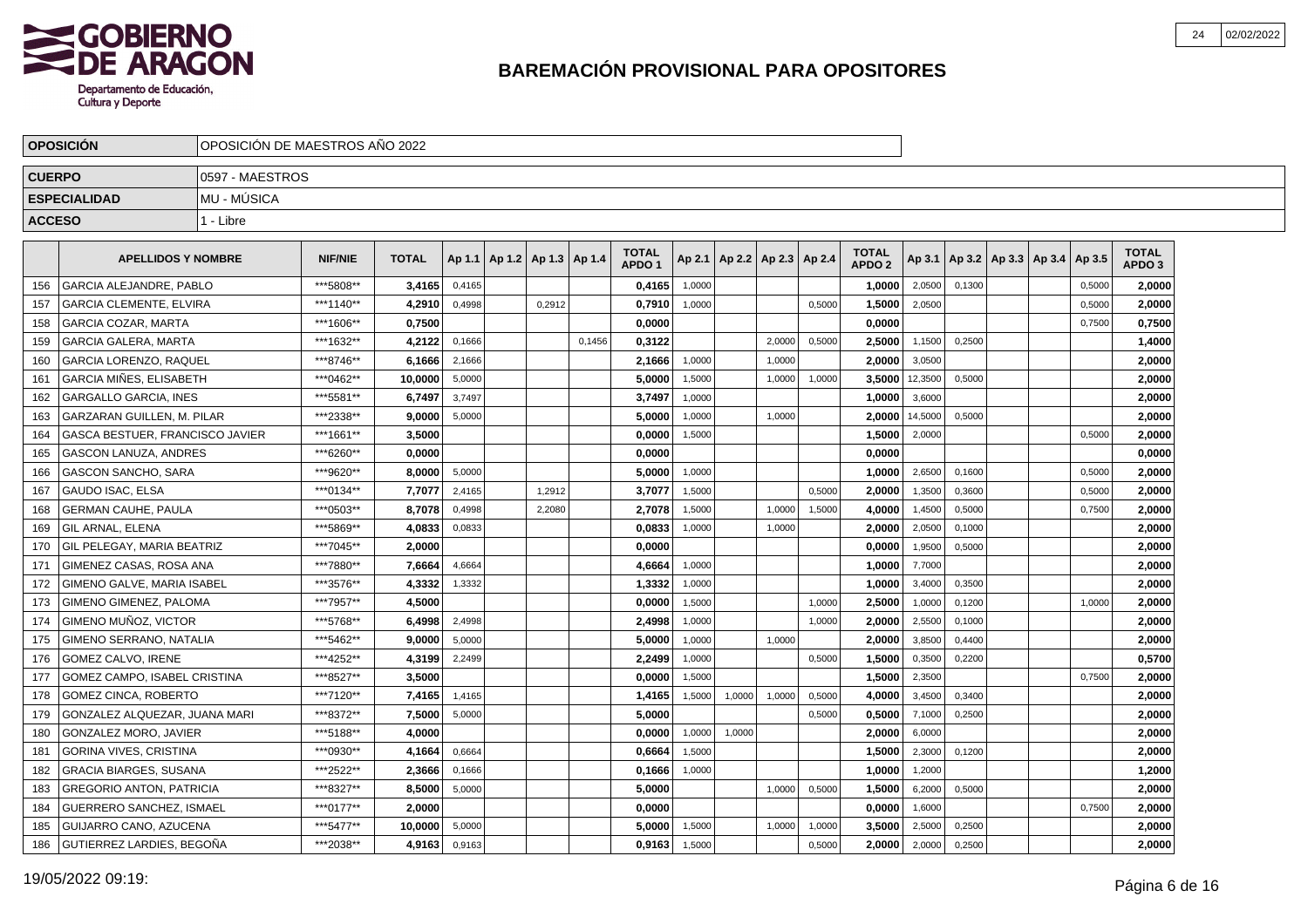

|               | <b>OPOSICIÓN</b>                  | OPOSICIÓN DE MAESTROS AÑO 2022 |                |              |        |        |                          |                                   |        |                          |        |        |                               |        |        |                                   |        |                                   |  |
|---------------|-----------------------------------|--------------------------------|----------------|--------------|--------|--------|--------------------------|-----------------------------------|--------|--------------------------|--------|--------|-------------------------------|--------|--------|-----------------------------------|--------|-----------------------------------|--|
| <b>CUERPO</b> |                                   | 0597 - MAESTROS                |                |              |        |        |                          |                                   |        |                          |        |        |                               |        |        |                                   |        |                                   |  |
|               | <b>ESPECIALIDAD</b>               | MU - MÚSICA                    |                |              |        |        |                          |                                   |        |                          |        |        |                               |        |        |                                   |        |                                   |  |
| <b>ACCESO</b> |                                   | 1 - Libre                      |                |              |        |        |                          |                                   |        |                          |        |        |                               |        |        |                                   |        |                                   |  |
|               | <b>APELLIDOS Y NOMBRE</b>         |                                | <b>NIF/NIE</b> | <b>TOTAL</b> | Ap 1.1 |        | Ap 1.2   Ap 1.3   Ap 1.4 | <b>TOTAL</b><br>APDO <sub>1</sub> | Ap 2.1 | Ap 2.2   Ap 2.3   Ap 2.4 |        |        | <b>TOTAL</b><br><b>APDO 2</b> | Ap 3.1 |        | Ap 3.2   Ap 3.3   Ap 3.4   Ap 3.5 |        | <b>TOTAL</b><br>APDO <sub>3</sub> |  |
| 187           | HEREZA RAMON, OLAYA               |                                | ***4347**      | 10,0000      | 5,0000 |        |                          | 5,0000                            | 1,0000 |                          | 2,0000 | 0,5000 | 3,5000                        | 8,8500 | 0,3800 |                                   | 0,7500 | 2,0000                            |  |
| 188           | HERNANDEZ CAMAS, GABRIEL          |                                | ***5852**      | 3,7748       |        | 2,1248 |                          | 2,1248                            | 1,0000 |                          |        |        | 1,0000                        | 0,1500 |        |                                   | 0,5000 | 0,6500                            |  |
| 189           | HERNANDEZ RAMOS, VIOLETA          |                                | ***9609**      | 5,5900       |        |        | 2,5000                   | 2,5000                            | 1,5000 |                          |        | 0,2000 | 1,7000                        | 0,4500 | 0,1900 |                                   | 0,7500 | 1,3900                            |  |
| 190           | HERNANDEZ REINA, YOLANDA          |                                | ***3027**      | 8,2000       | 5,0000 |        |                          | 5,0000                            | 1,0000 |                          |        | 0,2000 | 1,2000                        | 6,4500 | 0,1900 |                                   |        | 2,0000                            |  |
| 191           | HERNANDEZ SANCHEZ. LETICIA        |                                | ***1179**      | 4.5000       |        |        |                          | 0.0000                            | 1,5000 |                          | 1.0000 |        | 2.5000                        | 3,1000 |        |                                   |        | 2,0000                            |  |
| 192           | HERRANZ SIERRA. JESSICA           |                                | ***5037**      | 8,5000       | 5,0000 |        |                          | 5,0000                            | 1.0000 |                          |        | 0.5000 | 1.5000                        | 4,9500 | 0.5000 |                                   |        | 2,0000                            |  |
| 193           | HERRERO CASTELLO, ALBERTO NOE     |                                | ***0084**      | 3,3332       | 0,3332 |        |                          | 0,3332                            | 1.0000 |                          |        |        | 1,0000                        | 2,1500 | 0.1000 |                                   | 0.5000 | 2,0000                            |  |
| 194           | HERVAS MARTINEZ, FRANCISCO JAVIER |                                | ***5030**      | 7,4998       | 2,4998 |        |                          | 2,4998                            | 1,5000 | 1,0000                   |        | 0,5000 | 3,0000                        | 2,6000 |        |                                   | 1,5000 | 2,0000                            |  |
| 195           | HIERRO CIRIA, MARIA ASUNCION      |                                | ***8964**      | 8,6477       | 4,4165 |        | 0,2912                   | 4,7077                            | 1,0000 |                          | 1,0000 |        | 2.0000                        | 1,7500 | 0,1900 |                                   |        | 1,9400                            |  |
| 196           | HORNA GIMENO, SHEILA              |                                | ***6434**      | 10,0000      | 5,0000 |        |                          | 5,0000                            | 1,5000 | 1,0000                   |        | 0,5000 | 3,0000                        | 3,1000 | 0,1000 |                                   |        | 2,0000                            |  |
| 197           | IBAÑEZ GREGORIO, PATRICIA         |                                | ***5060**      | 6,0000       | 1,0000 |        | 2,0000                   | 3,0000                            | 1,0000 |                          |        |        | 1,0000                        | 2,1500 | 0,5000 |                                   |        | 2,0000                            |  |
| 198           | IBARZO ROMEO, ELIANA MARIA        |                                | ***5276**      | 3,6242       | 0,1666 |        | 0,4576                   | 0,6242                            | 1,0000 |                          |        |        | 1,0000                        | 4,2000 | 0,2500 |                                   |        | 2,0000                            |  |
| 199           | IZQUIERDO GARCIA. MARIA LUCIA     |                                | ***5028**      | 7,9158       | 2,4998 |        | 0,4160                   | 2,9158                            | 1,0000 | 1,0000                   |        | 1,0000 | 3.0000                        | 2,8000 | 0,5000 |                                   |        | 2,0000                            |  |
| 200           | JAIME MARTINEZ. MARIA CARMEN      |                                | ***8540**      | 8,0000       | 5,0000 |        |                          | 5,0000                            | 1.0000 |                          |        |        | 1,0000                        | 7,2500 | 0.5000 |                                   |        | 2,0000                            |  |
| 201           | JIMENEZ RUIZ, CLAUDIA             |                                | ***7180**      | 5,1666       | 0,1666 |        |                          | 0,1666                            | 1,0000 | 1,0000                   | 1,0000 |        | 3.0000                        | 5,5000 | 0,5000 |                                   | 0.5000 | 2,0000                            |  |
| 202           | JORDAN PONZ. INMACULADA           |                                | ***6501**      | 7.5000       | 5,0000 |        |                          | 5.0000                            |        |                          |        | 0,5000 | 0.5000                        | 6,0500 | 0,4000 |                                   |        | 2.0000                            |  |
| 203           | JORGE SAMITIER, JOSE MIGUEL       |                                | ***0527**      | 9,2000       | 5,0000 |        |                          | 5,0000                            | 1,5000 |                          |        | 0,7000 | 2,2000                        | 4,9000 | 0,0500 |                                   |        | 2,0000                            |  |
| 204           | JULIAN HERRERO, VICTOR            |                                | ***8456**      | 2,5997       | 0,7497 |        |                          | 0,7497                            | 1,0000 |                          |        |        | 1,0000                        | 0,3500 | 0,5000 |                                   |        | 0,8500                            |  |
| 205           | ACASTA GARCIA, LAURA A.           |                                | ***4975**      | 7,0000       |        |        | 2,5000                   | 2,5000                            | 1,0000 |                          | 1,0000 | 0,5000 | 2,5000                        | 4,1000 | 0,3200 |                                   | 0,5000 | 2,0000                            |  |
| 206           | <b>ACASTA MORER, LUCAS</b>        |                                | ***8163**      | 9,2000       | 5,0000 |        |                          | 5,0000                            | 1,5000 |                          |        | 0,7000 | 2,2000                        | 5,4500 | 0,5000 |                                   |        | 2,0000                            |  |
| 207           | LAGUARTA OTIN, ANA                |                                | ***4114**      | 8,5000       | 5,0000 |        |                          | 5,0000                            | 1.0000 |                          |        | 0,5000 | 1,5000                        | 5,9000 | 0,5000 |                                   |        | 2,0000                            |  |
| 208           | AHUERTA ROY, ALICIA               |                                | ***6948**      | 3,7497       | 0,7497 |        |                          | 0.7497                            | 1,0000 |                          |        |        | 1.0000                        | 2,1500 | 0,2100 |                                   |        | 2,0000                            |  |
| 209           | LAMANA ROSADO, MARIA              |                                | ***7589**      | 10,0000      | 4,8330 | 0,0832 |                          | 4,9162                            | 1,0000 |                          | 3.0000 | 1,5000 | 5.0000                        | 6,5000 | 0,5000 |                                   |        | 2.0000                            |  |
| 210           | LANUZA ORDEN, MIGUEL              |                                | ***6499**      | 4,5000       |        |        |                          | 0,0000                            | 1.0000 |                          | 1.0000 | 0,5000 | 2,5000                        | 2,0000 | 0,0900 |                                   |        | 2,0000                            |  |
| 211           | APUENTE AGUERRI. DAVID            |                                | ***0534**      | 3.5000       |        |        |                          | 0.0000                            | 1,0000 |                          |        | 0,5000 | 1.5000                        | 2,0000 |        |                                   |        | 2.0000                            |  |
| 212           | ARDIES COVER, SARA                |                                | ***5976**      | 4,2299       | 1,2499 |        |                          | 1,2499                            | 1,5000 |                          |        |        | 1,5000                        | 0,4500 | 0,2800 |                                   | 0,7500 | 1,4800                            |  |
| 213           | ASHERAS ALCAZAR, NEREA            |                                | ***5559**      | 4,9328       |        |        | 1,3328                   | 1,3328                            | 1,5000 |                          | 1,0000 | 0,5000 | 3,0000                        |        | 0,1000 |                                   | 0,5000 | 0,6000                            |  |
| 214           | LATORRE DELGADO, MARIA            |                                | ***2960**      | 3,2160       |        |        | 0,4160                   | 0,4160                            | 1,0000 |                          | 1,0000 |        | 2,0000                        | 0,3000 |        |                                   | 0,5000 | 0,8000                            |  |
| 215           | AZARO ALDEA, MARIA PILAR          |                                | ***5138**      | 4,5000       |        |        |                          | 0,0000                            | 1,0000 |                          | 1,0000 | 0,5000 | 2,5000                        | 2,5500 |        |                                   |        | 2,0000                            |  |
| 216           | LAZARO SAMPIETRO, MARIA           |                                | ***1225**      | 2,2500       |        |        |                          | 0,0000                            | 1,0000 |                          |        |        | 1,0000                        | 0,7500 | 0,5000 |                                   |        | 1,2500                            |  |
| 217           | LEAR CAY, IRENE                   |                                | ***9030**      | 9,0000       | 5,0000 |        |                          | 5,0000                            | 1,0000 |                          | 1,0000 |        | 2.0000                        | 5,1000 | 0,3200 |                                   |        | 2,0000                            |  |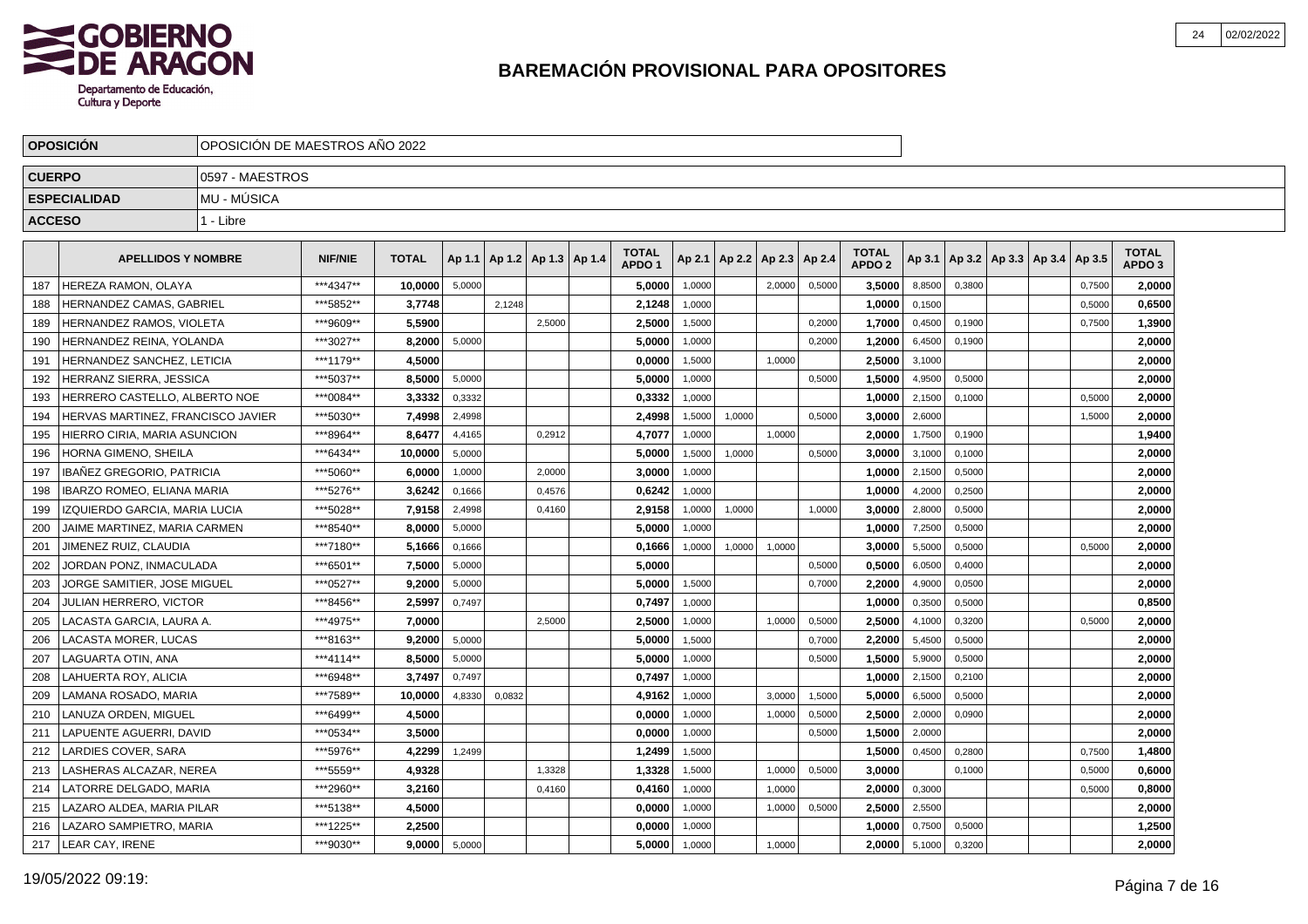

|               | <b>OPOSICIÓN</b>                 | OPOSICIÓN DE MAESTROS AÑO 2022 |                |              |        |                                   |        |        |                                   |        |        |                 |        |                                   |         |        |  |                                   |                                   |  |
|---------------|----------------------------------|--------------------------------|----------------|--------------|--------|-----------------------------------|--------|--------|-----------------------------------|--------|--------|-----------------|--------|-----------------------------------|---------|--------|--|-----------------------------------|-----------------------------------|--|
| <b>CUERPO</b> |                                  | 0597 - MAESTROS                |                |              |        |                                   |        |        |                                   |        |        |                 |        |                                   |         |        |  |                                   |                                   |  |
|               | <b>ESPECIALIDAD</b>              | <b>MU - MUSICA</b>             |                |              |        |                                   |        |        |                                   |        |        |                 |        |                                   |         |        |  |                                   |                                   |  |
| <b>ACCESO</b> |                                  | 1 - Libre                      |                |              |        |                                   |        |        |                                   |        |        |                 |        |                                   |         |        |  |                                   |                                   |  |
|               | <b>APELLIDOS Y NOMBRE</b>        |                                | <b>NIF/NIE</b> | <b>TOTAL</b> |        | Ap 1.1   Ap 1.2   Ap 1.3   Ap 1.4 |        |        | <b>TOTAL</b><br>APDO <sub>1</sub> | Ap 2.1 |        | Ap 2.2   Ap 2.3 | Ap 2.4 | <b>TOTAL</b><br>APDO <sub>2</sub> | Ap 3.1  |        |  | Ap 3.2   Ap 3.3   Ap 3.4   Ap 3.5 | <b>TOTAL</b><br>APDO <sub>3</sub> |  |
| 218           | LEARTE PEREZ, LAURA              |                                | ***5969**      | 7,9165       | 2,4165 |                                   |        |        | 2,4165                            | 1,5000 | 1,0000 |                 | 1,0000 | 3,5000                            | 3,2500  | 0,2600 |  |                                   | 2,0000                            |  |
| 219           | <b>ECHON MERCIER, LUCIA</b>      |                                | ***9541**      | 10,0000      | 5,0000 |                                   |        |        | 5.0000                            | 1,0000 |        | 2,0000          | 0,5000 | 3,5000                            | 10,5500 | 0,2300 |  | 0.7500                            | 2,0000                            |  |
| 220           | LIERTA SANCHO, SUSANA            |                                | ***7858**      | 10,0000      | 5,0000 |                                   |        |        | 5,0000                            | 1,0000 | 1,0000 | 3.0000          |        | 5.0000                            | 9,9500  | 0,5000 |  |                                   | 2,0000                            |  |
| 221           | LLES YEBRA. MARIA CRISTINA       |                                | ***2191**      | 3,6500       |        |                                   |        |        | 0,0000                            | 1.0000 |        | 1.0000          | 1,0000 | 3,0000                            | 0,6500  |        |  |                                   | 0,6500                            |  |
| 222           | LLOBREGAT GRACIA, VIRGINIA       |                                | ***0452**      | 6,1666       | 1,1666 |                                   |        |        | 1,1666                            | 1,0000 | 1,0000 | 1,0000          |        | 3.0000                            | 7,3000  | 0,1300 |  | 0.5000                            | 2,0000                            |  |
| 223           | OBATO FRADE. CORAL               |                                | ***1814**      | 2.9165       | 0,4165 |                                   |        |        | 0.4165                            | 1,5000 | 1,0000 |                 |        | 2.5000                            |         |        |  |                                   | 0,0000                            |  |
| 224           | OPEZ BERMUDEZ. ANA MARIA         |                                | ***8837**      | 9.2497       | 2.7497 |                                   |        |        | 2,7497                            | 1,5000 | 1,0000 | 1.0000          | 1,0000 | 4.5000                            | 5,6500  | 0.0100 |  | 1,0000                            | 2,0000                            |  |
| 225           | OPEZ PRECIADO. REYES             |                                | ***6467**      | 3,5833       | 0,0833 |                                   |        |        | 0.0833                            | 1.5000 |        |                 |        | 1.5000                            | 3,0500  | 0.1500 |  |                                   | 2,0000                            |  |
| 226           | OPEZ VARELA, RAUL                |                                | ***1414**      | 0,0000       |        |                                   |        |        | 0,0000                            |        |        |                 |        | 0,0000                            |         |        |  |                                   | 0,0000                            |  |
| 227           | ORENTE OMEDES, ANA MARIA         |                                | ***8969**      | 4,7833       | 1,0833 |                                   |        |        | 1,0833                            | 1,0000 |        |                 | 0,7000 | 1,7000                            | 3,0000  | 0,5000 |  |                                   | 2,0000                            |  |
| 228           | OZANO RIQUELME, JUSTA.           |                                | ***4407**      | 4,0330       | 1,8330 |                                   |        |        | 1,8330                            |        |        |                 | 0,2000 | 0,2000                            | 3,5500  | 0,5000 |  |                                   | 2,0000                            |  |
| 229           | LUZ TERUEL, ALBA                 |                                | ***0792**      | 2,0000       | 1,0000 |                                   |        |        | 1,0000                            | 1,0000 |        |                 |        | 1,0000                            |         |        |  |                                   | 0,0000                            |  |
| 230           | MAGALLON MANERO, SAMUEL          |                                | ***5009**      | 8,5000       | 5,0000 |                                   |        |        | 5,0000                            | 1,0000 |        |                 | 0,5000 | 1,5000                            | 6,8500  | 0,3700 |  |                                   | 2,0000                            |  |
| 231           | MAGAN CIERVIDE, ALBERTO          |                                | ***4560**      | 6,0700       |        |                                   | 2,5000 |        | 2,5000                            | 1,0000 |        | 1,0000          |        | 2,0000                            | 1,3500  | 0,2200 |  |                                   | 1,5700                            |  |
| 232           | MANGAS MANZANO, JOSE MARIA       |                                | ***4450**      | 6,0163       | 2,9163 |                                   |        |        | 2,9163                            | 1,0000 |        |                 | 0,5000 | 1,5000                            | 1,6000  |        |  |                                   | 1,6000                            |  |
| 233           | MAÑE LANCETA. MARIA              |                                | ***6721**      | 8,0000       | 5,0000 |                                   |        |        | 5,0000                            | 1,0000 |        |                 |        | 1,0000                            | 4,2500  | 0,5000 |  |                                   | 2,0000                            |  |
| 234           | MAÑE LANCETA, OROSIA             |                                | ***6721**      | 3,0000       |        |                                   |        |        | 0,0000                            | 1,0000 |        |                 |        | 1,0000                            | 3,9000  | 0,2800 |  |                                   | 2,0000                            |  |
| 235           | MARCO SALVADOR, ANA PAULA        |                                | ***0042**      | 4,5833       | 0,0833 |                                   |        |        | 0,0833                            | 1,5000 | 1,0000 |                 |        | 2,5000                            | 1,8500  | 0,1000 |  | 0,7500                            | 2,0000                            |  |
| 236           | <b>MARISCAL FERRER, ALICIA</b>   |                                | ***1567**      | 4,1664       | 0,6664 |                                   |        |        | 0,6664                            | 1,5000 |        |                 |        | 1,5000                            | 1,6500  | 0,0300 |  | 0,5000                            | 2,0000                            |  |
| 237           | MARQUES CASTILLO, JORGE ROBERTO  |                                | ***7046**      | 8,5000       | 5,0000 |                                   |        |        | 5,0000                            | 1,0000 |        |                 | 0,5000 | 1,5000                            | 9,6000  | 0,5000 |  | 0,7500                            | 2,0000                            |  |
| 238           | MARQUES FERNANDEZ, MARIA ANGELES |                                | ***6931**      | 7,0642       | 3,4998 |                                   | 0,3744 |        | 3,8742                            | 1,5000 |        |                 | 0,5000 | 2,0000                            | 0,4000  | 0,0400 |  | 0,7500                            | 1,1900                            |  |
| 239           | MARQUINA LOPEZ, CARLOS           |                                | ***6566**      | 5,4999       | 2,2499 |                                   |        |        | 2,2499                            | 1,0000 |        | 1,0000          | 1,0000 | 3.0000                            | 0,2500  |        |  |                                   | 0,2500                            |  |
| 240           | MARTIN ALPUENTE. PAULA           |                                | ***5664**      | 5,9158       | 1,4998 |                                   | 0,4160 |        | 1,9158                            | 1,0000 |        |                 | 1,0000 | 2,0000                            | 2,8000  | 0,1000 |  |                                   | 2,0000                            |  |
| 241           | MARTIN DIAZ, JESUS               |                                | ***5695**      | 4,3497       | 0,7497 |                                   |        |        | 0,7497                            | 1,5000 | 1,0000 |                 |        | 2.5000                            | 0,2000  | 0,4000 |  | 0,5000                            | 1,1000                            |  |
| 242           | MARTIN GRACIA, CAROLINA          |                                | ***4878**      | 9,5000       | 5,0000 |                                   |        |        | 5,0000                            | 1,0000 |        | 1,0000          | 0,5000 | 2,5000                            | 3,5500  | 0,1600 |  |                                   | 2,0000                            |  |
| 243           | MARTIN PARRA, VICTOR             |                                | ***2135**      | 1.0000       |        |                                   |        |        | 0,0000                            | 1,0000 |        |                 |        | 1.0000                            |         |        |  |                                   | 0,0000                            |  |
| 244           | MARTIN RUIZ, FRANCISCO JAVIER    |                                | ***6395**      | 8,8330       | 3,8330 |                                   |        |        | 3,8330                            | 1,5000 | 1,0000 |                 | 0,5000 | 3,0000                            | 3,5500  |        |  | 0,5000                            | 2,0000                            |  |
| 245           | MARTIN TORRES, VICTOR            |                                | ***1578**      | 3,7500       |        |                                   |        |        | 0.0000                            | 1,0000 | 1,0000 |                 | 0,5000 | 2,5000                            | 1,1000  | 0,1500 |  |                                   | 1,2500                            |  |
| 246           | MARTIN-ALBO FRANCES, DIANA       |                                | ***1392**      | 3.0000       |        |                                   |        |        | 0,0000                            | 1,0000 |        |                 |        | 1,0000                            | 2,1000  |        |  |                                   | 2,0000                            |  |
| 247           | MARTINEZ ALCALA, PABLO           |                                | ***3082**      | 0.6000       |        |                                   |        |        | 0,0000                            |        |        |                 |        | 0.0000                            |         | 0,1000 |  | 0,5000                            | 0,6000                            |  |
| 248           | MARTINEZ ALDAZ, DANIEL           |                                | ***5838**      | 7,9371       | 4,2499 |                                   |        | 0.1872 | 4,4371                            | 1,0000 |        |                 | 0.5000 | 1,5000                            | 5,3000  |        |  | 0.5000                            | 2,0000                            |  |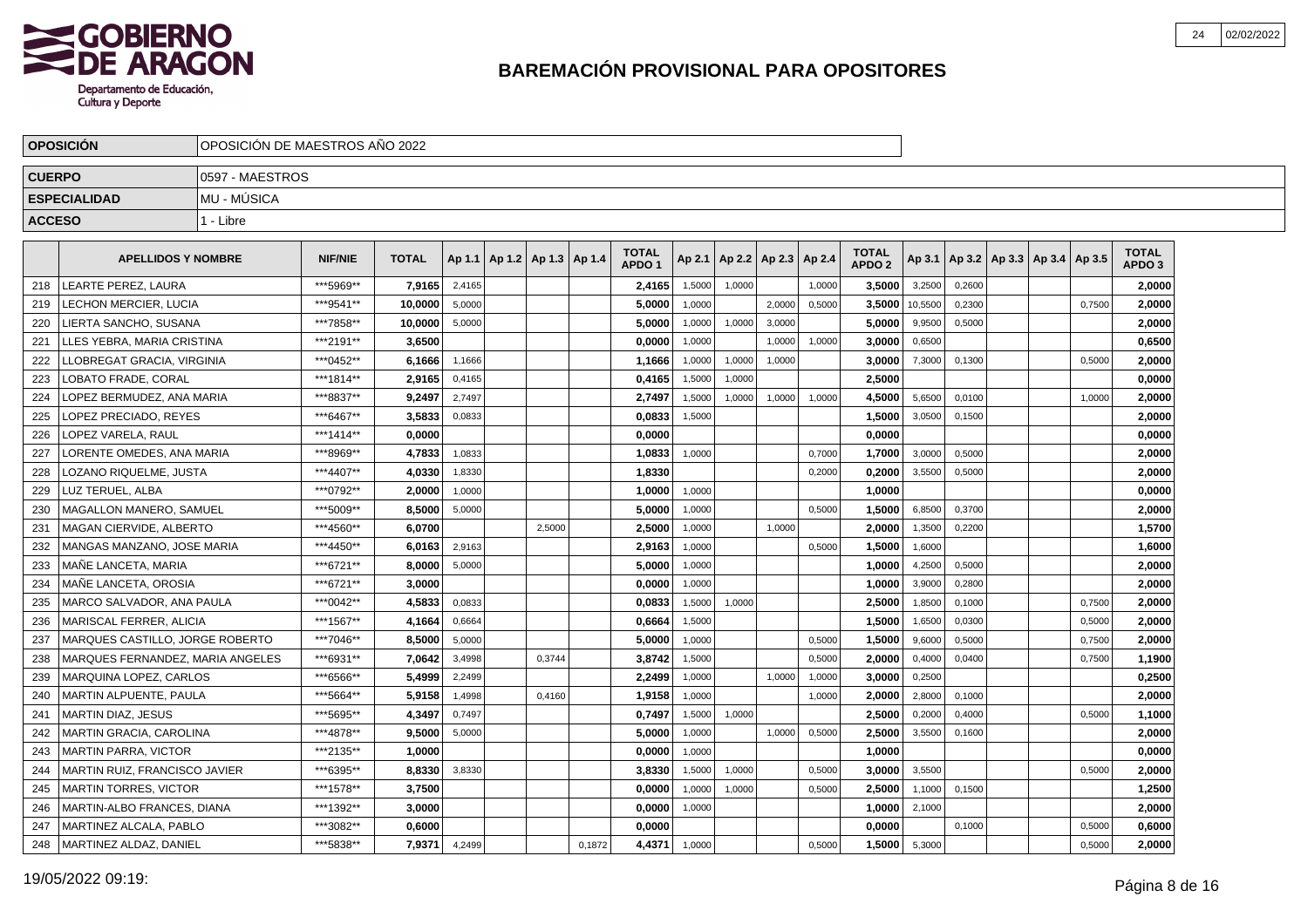

|               | <b>OPOSICIÓN</b>                             | OPOSICIÓN DE MAESTROS AÑO 2022 |                |              |        |        |                          |        |                                   |        |                |        |        |                                   |         |        |                                   |        |                                   |  |
|---------------|----------------------------------------------|--------------------------------|----------------|--------------|--------|--------|--------------------------|--------|-----------------------------------|--------|----------------|--------|--------|-----------------------------------|---------|--------|-----------------------------------|--------|-----------------------------------|--|
| <b>CUERPO</b> |                                              | 0597 - MAESTROS                |                |              |        |        |                          |        |                                   |        |                |        |        |                                   |         |        |                                   |        |                                   |  |
|               | <b>ESPECIALIDAD</b>                          | MU - MÚSICA                    |                |              |        |        |                          |        |                                   |        |                |        |        |                                   |         |        |                                   |        |                                   |  |
| <b>ACCESO</b> |                                              | 1 - Libre                      |                |              |        |        |                          |        |                                   |        |                |        |        |                                   |         |        |                                   |        |                                   |  |
|               |                                              |                                |                |              |        |        |                          |        |                                   |        |                |        |        |                                   |         |        |                                   |        |                                   |  |
|               | <b>APELLIDOS Y NOMBRE</b>                    |                                | <b>NIF/NIE</b> | <b>TOTAL</b> | Ap 1.1 |        | Ap 1.2   Ap 1.3   Ap 1.4 |        | <b>TOTAL</b><br>APDO <sub>1</sub> | Ap 2.1 | $AD2.2$ Ap 2.3 |        | Ap 2.4 | <b>TOTAL</b><br>APDO <sub>2</sub> | Ap 3.1  |        | Ap 3.2   Ap 3.3   Ap 3.4   Ap 3.5 |        | <b>TOTAL</b><br>APDO <sub>3</sub> |  |
| 249           | MARTINEZ ARA, MARIA                          |                                | ***2820**      | 8,2000       | 5,0000 |        |                          |        | 5,0000                            |        |                | 1,0000 | 0,2000 | 1,2000                            | 7,0500  | 0,5000 |                                   | 0,5000 | 2,0000                            |  |
| 250           | MARTINEZ GONZALEZ. ANA                       |                                | ***4723**      | 7.5831       | 4,5831 |        |                          |        | 4.5831                            | 1,0000 |                |        |        | 1.0000                            | 4,6000  | 0,5000 |                                   |        | 2,0000                            |  |
| 251           | MARTINEZ MARTINEZ. DANIEL                    |                                | ***2239**      | 2,7633       | 1,0833 |        |                          |        | 1,0833                            | 1.0000 |                |        | 0,2000 | 1,2000                            | 0,2500  | 0,2300 |                                   |        | 0,4800                            |  |
| 252           | MARTINEZ RUIPEREZ, LARA                      |                                | ***1051**      | 1,5000       |        |        |                          |        | 0,0000                            | 1,0000 |                |        | 0,5000 | 1,5000                            |         |        |                                   |        | 0,0000                            |  |
| 253           | MARTINEZ SARASA. MARTA                       |                                | ***5759**      | 5.8332       |        |        |                          | 0,8332 | 0,8332                            | 1,5000 |                | 1.0000 | 0,5000 | 3.0000                            | 4,0500  | 0,2200 |                                   |        | 2,0000                            |  |
| 254           | MARTINEZ SISO, VICTOR                        |                                | ***5115**      | 3.5000       |        |        |                          |        | 0,0000                            | 1,5000 |                |        |        | 1,5000                            | 2,4500  | 0,1900 |                                   |        | 2,0000                            |  |
| 255           | MARTIN-LAZARO GUTIERREZ, SILVIA              |                                | ***8689**      | 8,4163       | 1,9163 |        |                          |        | 1,9163                            | 1,5000 |                | 3,0000 |        | 4,5000                            | 3,5000  |        |                                   |        | 2,0000                            |  |
| 256           | <b>MATEO COMIN. NAZARET</b>                  |                                | ***5103**      | 1.9500       |        |        |                          |        | 0.0000                            | 1.0000 |                |        | 0.5000 | 1.5000                            | 0,3500  | 0.1000 |                                   |        | 0,4500                            |  |
| 257           | MAZAS GIL, ELENA                             |                                | ***8547**      | 4,7500       |        |        |                          |        | 0,0000                            | 1,0000 | 1,0000         | 1,0000 | 0,5000 | 3,5000                            | 0,7500  |        |                                   | 0,5000 | 1,2500                            |  |
| 258           | MELLINAS NAVARRO, PEDRO FRANCISCO            |                                | ***6163**      | 7,7077       | 1,4165 |        | 1,7912                   |        | 3,2077                            | 1,0000 | 1,0000         |        | 0,5000 | 2,5000                            | 2,5000  | 0,1000 |                                   | 0,7500 | 2,0000                            |  |
| 259           | MEMBRILLA GARCIA. ELISA                      |                                | ***7633**      | 5.6664       | 2,6664 |        |                          |        | 2,6664                            | 1,0000 |                |        |        | 1.0000                            | 1,1500  | 0,1200 |                                   | 0,7500 | 2,0000                            |  |
| 260           | MENENDEZ MIRALBES, INES                      |                                | ***3224**      | 6,9998       | 2,4998 |        |                          |        | 2,4998                            | 1,0000 | 1,0000         |        | 0,5000 | 2,5000                            | 6,0000  | 0,1200 |                                   | 0,7500 | 2,0000                            |  |
| 261           | MIGUEL AURIA, IRENE                          |                                | ***5199**      | 4,0000       |        |        |                          |        | 0,0000                            | 1,5000 |                |        | 0,5000 | 2,0000                            | 2,0500  | 0,1000 |                                   |        | 2,0000                            |  |
| 262           | MIGUEL IGLESIAS, AINHOA                      |                                | ***9471**      | 4.0000       |        |        |                          |        | 0.0000                            | 1,0000 |                |        | 1,0000 | 2.0000                            | 5,0000  | 0,0600 |                                   |        | 2.0000                            |  |
| 263           | MILAGROS BENEDI. M. ANGELES                  |                                | ***8290**      | 8.0000       | 5,0000 |        |                          |        | 5,0000                            | 1,0000 |                |        |        | 1,0000                            | 3,2000  | 0,1000 |                                   |        | 2,0000                            |  |
| 264           | MILLAN GUIU, SARA                            |                                | ***9363**      | 8,9998       | 2,4998 |        |                          |        | 2,4998                            | 1,5000 | 1,0000         | 1,0000 | 1,0000 | 4,5000                            | 2,6500  | 0,2200 |                                   | 0,5000 | 2,0000                            |  |
| 265           | MONFORTE SANCHEZ. MARIA ARANZAZU             |                                | ***5403**      | 9.4165       | 3,4165 |        |                          |        | 3,4165                            | 1,5000 |                | 1,0000 | 1,5000 | 4.0000                            | 2,9500  | 0,5000 |                                   |        | 2,0000                            |  |
| 266           | MONTON HERNANDEZ, ISABEL                     |                                | ***1125**      | 5,0000       |        |        |                          |        | 0.0000                            | 1,5000 | 1,0000         |        | 0,5000 | 3,0000                            | 2,5000  | 0,1000 |                                   | 0,5000 | 2,0000                            |  |
| 267           | MONTOYA FERNANDEZ, MARIA VICTORIA            |                                | ***1593**      | 5,8332       | 0,3332 |        |                          |        | 0,3332                            | 1,5000 | 1,0000         |        | 1,0000 | 3,5000                            | 2,6500  | 0,1500 |                                   | 0,7500 | 2,0000                            |  |
| 268           | MORAGON ARCAS. RUBEN                         |                                | ***9441**      | 9.5000       | 5,0000 |        |                          |        | 5.0000                            | 1,5000 |                | 1.0000 |        | 2.5000                            | 5,9500  | 0,1500 |                                   |        | 2,0000                            |  |
| 269           | MORAL MARIN, JUAN JESUS                      |                                | ***5222**      | 5.5832       | 1,0000 |        | 0,0832                   |        | 1,0832                            | 1,0000 | 1,0000         |        | 0,5000 | 2,5000                            | 3,0500  | 0,5000 |                                   |        | 2,0000                            |  |
| 270           | MORALES ABENIA. PILAR                        |                                | ***2823**      | 5,0832       | 1,0000 |        | 0,5832                   |        | 1,5832                            | 1,5000 |                |        |        | 1,5000                            | 2,1000  | 0,2500 |                                   | 0,7500 | 2,0000                            |  |
| 271           | MORATA MARIN. NATALIA                        |                                | ***0720**      | 3.5000       |        |        |                          |        | 0.0000                            | 1,5000 |                |        |        | 1.5000                            | 2,2500  | 0,2000 |                                   | 0,5000 | 2.0000                            |  |
| 272           | MORENO DOMINGUEZ, ANA MARIA                  |                                | ***8328**      | 8,3745       | 2,7497 | 1,1248 |                          |        | 3,8745                            | 1,0000 |                | 1.0000 | 0,5000 | 2,5000                            | 8,7000  | 0,5000 |                                   | 0,5000 | 2,0000                            |  |
| 273           | MORENO MILLA, PAULA LUCIA                    |                                | ***5961**      | 9.5000       | 5,0000 |        |                          |        | 5,0000                            | 1,0000 |                | 1,0000 | 0,5000 | 2,5000                            | 7,0000  | 0,5000 |                                   |        | 2,0000                            |  |
| 274           | MORENO MOMBIELA. ADOLFO JOSE                 |                                | ***3934**      | 8.5000       | 5,0000 |        |                          |        | 5.0000                            | 1,0000 |                |        | 0,5000 | 1.5000                            | 6,4000  | 0,5000 |                                   |        | 2,0000                            |  |
| 275           | MOSCARDO PERONA. ROSA MARIA                  |                                | ***9429**      | 4,0000       |        |        |                          |        | 0,0000                            | 1,0000 |                | 1,0000 |        | 2,0000                            | 8,6500  | 0,5000 |                                   |        | 2,0000                            |  |
| 276           | MUÑOZ FUERTES, MARIA LUISA                   |                                | ***4325**      | 5,2166       | 3,1666 |        |                          |        | 3,1666                            | 1,0000 |                |        |        | 1,0000                            | 0,5500  | 0,5000 |                                   |        | 1,0500                            |  |
| 277           | MURCIA SOGUERO, LAURA                        |                                | ***1675**      | 4,8330       | 1,1666 |        | 0,6664                   |        | 1,8330                            | 1,0000 |                |        |        | 1.0000                            | 2,3000  | 0,1600 |                                   |        | 2,0000                            |  |
| 278           | NAVARRO FERNANDEZ-PACHECO.<br><b>RICARDO</b> |                                | ***4046**      | 9,0000       | 5,0000 |        |                          |        | 5,0000                            | 1,0000 |                | 1,0000 |        | 2,0000                            | 12,2000 | 0,5000 |                                   |        | 2,0000                            |  |
| 279           | NAVARRO HERRAIZ, LOURDES                     |                                | ***7835**      | 8,0833       | 2,0833 |        |                          |        | 2,0833                            | 1,0000 | 1,0000         | 2,0000 |        | 4,0000                            | 4,6000  | 0,5000 |                                   |        | 2,0000                            |  |

19/05/2022 09:19: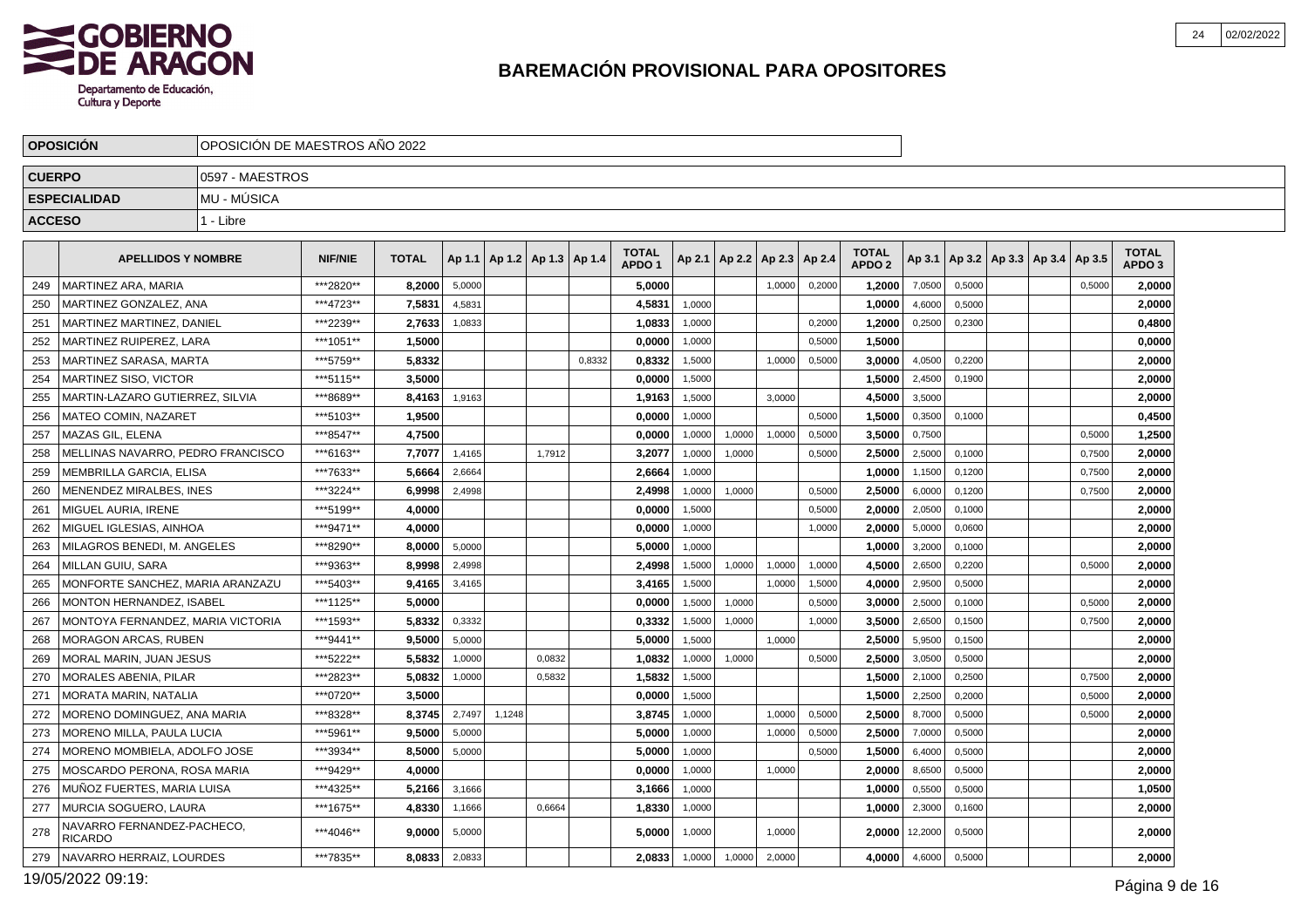

|               | <b>OPOSICIÓN</b>                |                 | OPOSICIÓN DE MAESTROS AÑO 2022 |              |        |                                   |        |  |                                   |        |                          |        |        |                                   |        |        |                                   |        |                                   |
|---------------|---------------------------------|-----------------|--------------------------------|--------------|--------|-----------------------------------|--------|--|-----------------------------------|--------|--------------------------|--------|--------|-----------------------------------|--------|--------|-----------------------------------|--------|-----------------------------------|
| <b>CUERPO</b> |                                 | 0597 - MAESTROS |                                |              |        |                                   |        |  |                                   |        |                          |        |        |                                   |        |        |                                   |        |                                   |
|               | <b>ESPECIALIDAD</b>             | MU - MÚSICA     |                                |              |        |                                   |        |  |                                   |        |                          |        |        |                                   |        |        |                                   |        |                                   |
| <b>ACCESO</b> |                                 | 1 - Libre       |                                |              |        |                                   |        |  |                                   |        |                          |        |        |                                   |        |        |                                   |        |                                   |
|               | <b>APELLIDOS Y NOMBRE</b>       |                 | <b>NIF/NIE</b>                 | <b>TOTAL</b> |        | Ap 1.1   Ap 1.2   Ap 1.3   Ap 1.4 |        |  | <b>TOTAL</b><br>APDO <sub>1</sub> | Ap 2.1 | Ap 2.2   Ap 2.3   Ap 2.4 |        |        | <b>TOTAL</b><br>APDO <sub>2</sub> | Ap 3.1 |        | Ap 3.2   Ap 3.3   Ap 3.4   Ap 3.5 |        | <b>TOTAL</b><br>APDO <sub>3</sub> |
| 280           | NAVARRO HERRAIZ, M. PILAR       |                 | ***5905**                      | 7,0000       | 5,0000 |                                   |        |  | 5,0000                            |        |                          |        |        | 0,0000                            | 5,1500 |        |                                   |        | 2,0000                            |
| 281           | NOGALES MARTINEZ, ALEJANDRO     |                 | ***2748**                      | 3,0000       |        |                                   |        |  | 0,0000                            | 1,0000 |                          |        |        | 1,0000                            | 1,9500 | 0,1300 |                                   |        | 2,0000                            |
| 282           | OLAZABAL MAISO, NORA            |                 | ***3658**                      | 3,5000       |        |                                   |        |  | 0,0000                            | 1,0000 |                          |        | 0,5000 | 1,5000                            | 2,3000 | 0,1500 |                                   | 0,5000 | 2,0000                            |
| 283           | OLITE HERNANDO, JAIME           |                 | ***1341**                      | 1,3328       |        | 0.3328                            |        |  | 0,3328                            |        |                          | 1.0000 |        | 1,0000                            |        |        |                                   |        | 0,0000                            |
| 284           | OLIVA LOPEZ. JAVIER             |                 | ***7173**                      | 3.0000       |        |                                   |        |  | 0,0000                            | 1,0000 |                          |        |        | 1,0000                            | 2,0500 |        |                                   |        | 2,0000                            |
| 285           | OLLES CLAVELO. DANIEL           |                 | ***6091**                      | 8.0000       | 5,0000 |                                   |        |  | 5.0000                            | 1,0000 |                          |        |        | 1.0000                            | 3,6500 | 0.5000 |                                   |        | 2.0000                            |
| 286           | OLLOQUI RUIZ, ANGELA            |                 | ***2943**                      | 4,0000       |        |                                   |        |  | 0,0000                            | 1,5000 |                          |        | 0,5000 | 2,0000                            | 1,3000 | 0,3000 |                                   | 0,5000 | 2,0000                            |
| 287           | OLMO BURGOS, CRISTINA           |                 | ***1644**                      | 3,4000       |        |                                   |        |  | 0,0000                            | 1,5000 | 1,0000                   |        |        | 2,5000                            | 0,1000 | 0,3000 |                                   | 0,5000 | 0,9000                            |
| 288           | OLONA LAGLERA, MARIA TERESA     |                 | ***3158**                      | 9,0000       | 5,0000 |                                   |        |  | 5,0000                            | 1,0000 |                          | 1,0000 |        | 2,0000                            | 4,6000 | 0,5000 |                                   |        | 2,0000                            |
| 289           | ORTEGA ALVARO, JOSE             |                 | ***0128**                      | 1,5000       |        |                                   |        |  | 0,0000                            | 1,0000 |                          |        | 0,5000 | 1,5000                            |        |        |                                   |        | 0.0000                            |
| 290           | ORTEGA LEVA. SERGIO             |                 | ***4913**                      | 5.7497       | 2,7497 |                                   |        |  | 2,7497                            | 1.0000 |                          |        |        | 1.0000                            | 6,5500 | 0.1500 |                                   | 0,7500 | 2,0000                            |
| 291           | ORTIZ MUÑIO, INES               |                 | ***7440**                      | 6,7496       |        |                                   | 0,7496 |  | 0,7496                            | 1,5000 |                          | 2,0000 | 0,5000 | 4,0000                            | 3,2000 | 0,3200 |                                   |        | 2,0000                            |
| 292           | PABLO BLASCO, ESTER             |                 | ***0738**                      | 2,5500       |        |                                   |        |  | 0,0000                            | 1,5000 |                          |        |        | 1,5000                            | 0,9500 | 0,1000 |                                   |        | 1,0500                            |
| 293           | PALACIN SANCHEZ, NOELIA         |                 | ***7405**                      | 1,5500       |        |                                   |        |  | 0,0000                            | 1,5000 |                          |        |        | 1,5000                            | 0,0500 |        |                                   |        | 0,0500                            |
| 294           | PALLAS GOZALO, ANGEL JESUS      |                 | ***3154**                      | 2.0000       |        |                                   |        |  | 0.0000                            |        |                          |        |        | 0,0000                            | 1,8000 | 0,3900 |                                   |        | 2,0000                            |
| 295           | PALOMAR ROYO, LETICIA           |                 | ***5405**                      | 4,1248       |        |                                   | 0,1248 |  | 0,1248                            | 1,0000 |                          | 1.0000 |        | 2.0000                            | 2,9500 | 0,4500 |                                   | 0,5000 | 2,0000                            |
| 296           | PAREJA GARCIA, JONATHAN         |                 | ***4728**                      | 4,4165       | 0,4165 |                                   |        |  | 0,4165                            | 1.5000 |                          |        | 0.5000 | 2.0000                            | 1,5000 |        |                                   | 0,5000 | 2,0000                            |
| 297           | PARRA LOPEZ, JORGE              |                 | ***3199**                      | 5,5830       | 0,4998 |                                   | 1,0832 |  | 1,5830                            | 1,0000 | 1,0000                   |        |        | 2,0000                            | 1,2500 | 0,4600 |                                   | 0,5000 | 2,0000                            |
| 298           | PASCUAL TREBOL, MARIA BEATRIZ   |                 | ***7440**                      | 9,0000       | 5,0000 |                                   |        |  | 5,0000                            | 1,0000 |                          | 1,0000 |        | 2,0000                            | 8,1500 | 0,5000 |                                   |        | 2,0000                            |
| 299           | PASTOR SOUSA, SARA              |                 | ***5844**                      | 3,5000       |        |                                   |        |  | 0,0000                            | 1,5000 |                          |        |        | 1,5000                            | 2,0500 | 0,1000 |                                   | 0,5000 | 2,0000                            |
| 300           | PASTOR VICTORIO. ALVARO ANTONIO |                 | ***1241**                      | 1.0576       |        |                                   | 0,9576 |  | 0,9576                            |        |                          |        |        | 0.0000                            | 0,1000 |        |                                   |        | 0,1000                            |
| 301           | PELEGRIN ROMERO. ANA            |                 | ***2366**                      | 2.8833       | 0,0833 |                                   |        |  | 0.0833                            | 1,0000 |                          |        |        | 1.0000                            | 1,0000 | 0,3000 |                                   | 0,5000 | 1,8000                            |
| 302           | PELLEJERO PEREZ, FERNANDO       |                 | ***0232**                      | 1,0000       |        |                                   |        |  | 0,0000                            | 1,0000 |                          |        |        | 1,0000                            |        |        |                                   |        | 0,0000                            |
| 303           | PEÑA ARRANZ, ANA                |                 | ***9000**                      | 9,6664       | 4,0000 |                                   | 0,1664 |  | 4,1664                            | 1,0000 | 1,0000                   | 1,0000 | 0,5000 | 3,5000                            | 4,4000 | 0,0400 |                                   |        | 2,0000                            |
| 304           | PERALTA ROYO, SUSANA            |                 | ***9050**                      | 8.2000       | 5,0000 |                                   |        |  | 5,0000                            | 1,0000 |                          |        | 0,2000 | 1,2000                            | 5,4000 | 0,5000 |                                   |        | 2,0000                            |
| 305           | PERALTA RUIZ, NATALIA           |                 | ***5375**                      | 8.0000       | 5,0000 |                                   |        |  | 5.0000                            |        |                          | 1,0000 |        | 1,0000                            | 3,1500 | 0,0100 |                                   |        | 2,0000                            |
| 306           | PERDICES ROMEO, ELISABETH       |                 | ***8444**                      | 4,3330       | 0,8330 |                                   |        |  | 0,8330                            | 1.5000 |                          |        |        | 1,5000                            | 4,4500 | 0.2200 |                                   |        | 2,0000                            |
| 307           | PEREZ DE PACO. ALVARO           |                 | ***6257**                      | 3,6000       |        |                                   |        |  | 0.0000                            | 1.5000 |                          |        | 0,5000 | 2.0000                            | 1,3500 | 0.2500 |                                   |        | 1,6000                            |
| 308           | PEREZ LOPEZ, RAMON              |                 | ***8928**                      | 5,8330       | 2,8330 |                                   |        |  | 2,8330                            | 1,0000 |                          |        |        | 1,0000                            | 3,9500 |        |                                   |        | 2,0000                            |
| 309           | PEREZ PENALVA, LUCIA            |                 | ***5159**                      | 4,0000       |        |                                   |        |  | 0,0000                            | 1,5000 |                          |        | 0,5000 | 2,0000                            | 2,1500 | 0,1000 |                                   | 0,7500 | 2,0000                            |
| 310           | PEREZ SANCHEZ, DAVID            |                 | ***3762**                      | 3.0000       |        |                                   |        |  | 0,0000                            | 1,0000 |                          |        |        | 1,0000                            | 2,8000 |        |                                   |        | 2,0000                            |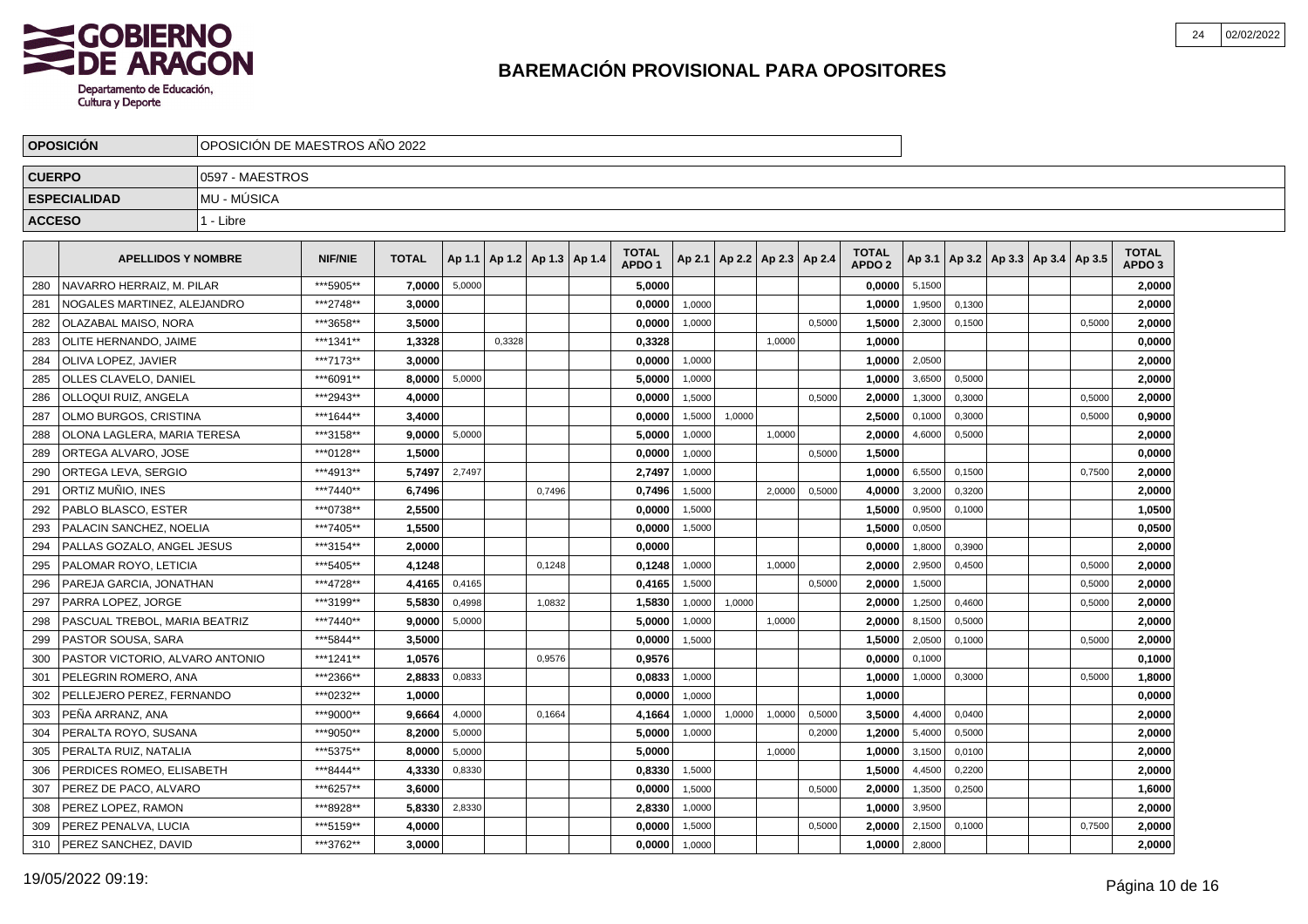

|               | <b>OPOSICIÓN</b>                   |                    | OPOSICIÓN DE MAESTROS AÑO 2022 |              |        |        |                          |        |                                   |        |        |                          |        |                                   |        |        |                                       |        |                                   |  |
|---------------|------------------------------------|--------------------|--------------------------------|--------------|--------|--------|--------------------------|--------|-----------------------------------|--------|--------|--------------------------|--------|-----------------------------------|--------|--------|---------------------------------------|--------|-----------------------------------|--|
| <b>CUERPO</b> |                                    | 0597 - MAESTROS    |                                |              |        |        |                          |        |                                   |        |        |                          |        |                                   |        |        |                                       |        |                                   |  |
|               | <b>ESPECIALIDAD</b>                | <b>MU - MUSICA</b> |                                |              |        |        |                          |        |                                   |        |        |                          |        |                                   |        |        |                                       |        |                                   |  |
| <b>ACCESO</b> |                                    | 1 - Libre          |                                |              |        |        |                          |        |                                   |        |        |                          |        |                                   |        |        |                                       |        |                                   |  |
|               | <b>APELLIDOS Y NOMBRE</b>          |                    | <b>NIF/NIE</b>                 | <b>TOTAL</b> | Ap 1.1 |        | Ap 1.2   Ap 1.3   Ap 1.4 |        | <b>TOTAL</b><br>APDO <sub>1</sub> | Ap 2.1 |        | Ap 2.2   Ap 2.3   Ap 2.4 |        | <b>TOTAL</b><br>APDO <sub>2</sub> | Ap 3.1 |        | $ $ Ap 3.2   Ap 3.3   Ap 3.4   Ap 3.5 |        | <b>TOTAL</b><br>APDO <sub>3</sub> |  |
| 311           | PESCADOR GALLEGO, PATRICIA         |                    | ***4754**                      | 5,9165       | 2,4165 |        | 0,5000                   |        | 2,9165                            | 1,0000 |        |                          |        | 1,0000                            | 4,5000 | 0,4900 |                                       |        | 2,0000                            |  |
| 312           | PICAZO PURROY, ARANZAZU            |                    | ***6673**                      | 3,0000       |        |        |                          |        | 0,0000                            | 1,0000 |        |                          |        | 1,0000                            | 2,1000 |        |                                       |        | 2,0000                            |  |
| 313           | PINA BARRANTES. MARLENE            |                    | ***7508**                      | 3,0000       |        |        |                          |        | 0,0000                            |        |        | 1,0000                   |        | 1,0000                            | 6,0000 | 0,4600 |                                       |        | 2,0000                            |  |
| 314           | PINTADO VIC, RAFAEL                |                    | ***4181**                      | 4,5597       | 1,7497 |        |                          |        | 1,7497                            | 1,5000 |        |                          |        | 1,5000                            | 0,9000 | 0,4100 |                                       |        | 1,3100                            |  |
| 315           | PIRES TORRES. PAULA                |                    | ***9672**                      | 3.5000       |        |        |                          |        | 0,0000                            | 1,5000 |        |                          |        | 1.5000                            | 3,0500 |        |                                       |        | 2,0000                            |  |
| 316           | PLATA REQUENA. MIGUEL ANGEL        |                    | ***7609**                      | 8.4165       | 4,4165 |        |                          |        | 4,4165                            | 1,0000 | 1,0000 |                          |        | 2.0000                            | 2,5000 | 0,0500 |                                       |        | 2,0000                            |  |
| 317           | PLAZA SIERRA, DANIEL               |                    | ***7132**                      | 3,5000       |        |        |                          |        | 0,0000                            | 1.5000 |        |                          |        | 1,5000                            | 2,2000 | 0.1000 |                                       | 0.5000 | 2,0000                            |  |
| 318           | POLO HERNANDEZ, JORGE              |                    | ***2039**                      | 2,6666       | 0,1666 |        |                          |        | 0,1666                            | 1,0000 |        |                          |        | 1,0000                            | 1,0000 | 0,5000 |                                       |        | 1,5000                            |  |
| 319           | PONS AURIA, JULIA                  |                    | ***1468**                      | 4,9165       | 1,4165 |        |                          |        | 1,4165                            | 1,0000 |        |                          | 0,5000 | 1,5000                            | 2,2000 | 0,1000 |                                       |        | 2,0000                            |  |
| 320           | PONZ MARCO, PAULA                  |                    | ***8363**                      | 5.5000       |        |        |                          |        | 0,0000                            | 1,5000 |        | 1,0000                   | 1,0000 | 3,5000                            | 2,6000 | 0,1200 |                                       |        | 2,0000                            |  |
| 321           | PUERTOLAS GIANCOLA, MAGALY         |                    | ***1106**                      | 8,6664       | 2,6664 |        |                          |        | 2,6664                            | 1,5000 | 1,0000 | 1,0000                   | 0,5000 | 4,0000                            | 8,4000 |        |                                       |        | 2,0000                            |  |
| 322           | PUEYO ANCHUELA, BEATRIZ            |                    | ***9317**                      | 7.5000       |        |        | 2,5000                   |        | 2,5000                            | 1,0000 |        | 1,0000                   | 1,0000 | 3,0000                            | 5,3000 | 0,0500 |                                       |        | 2,0000                            |  |
| 323           | PUEYO GIMENEZ, CAROLINA            |                    | ***9057**                      | 5.2077       | 1,4165 |        | 0,2912                   |        | 1,7077                            | 1,5000 |        |                          |        | 1,5000                            | 2,6000 | 0,2100 |                                       |        | 2,0000                            |  |
| 324           | PUEYO SANZ, ALBA                   |                    | ***9140**                      | 3,0159       | 0,2499 |        | 0,9160                   |        | 1,1659                            | 1,0000 |        |                          |        | 1,0000                            |        | 0,1000 |                                       | 0,7500 | 0,8500                            |  |
| 325           | QUINTIN PLOU. MARIA PILAR          |                    | ***9051**                      | 8.0000       | 5,0000 |        |                          |        | 5,0000                            | 1,0000 |        |                          |        | 1,0000                            | 6,0500 | 0,3100 |                                       | 0,5000 | 2,0000                            |  |
| 326           | RAMOS GONZALEZ, PAULA              |                    | ***1007**                      | 5.0833       | 0,0833 |        |                          |        | 0.0833                            | 1,5000 | 1,0000 |                          | 0,5000 | 3.0000                            | 3,1000 | 0,1000 |                                       | 0,5000 | 2,0000                            |  |
| 327           | REMIGIO GONZALEZ, AARON            |                    | ***1769**                      | 5,7914       | 1,1666 |        | 0,6248                   |        | 1,7914                            | 1,0000 |        | 1,0000                   |        | 2,0000                            | 2,8000 | 0,5000 |                                       |        | 2,0000                            |  |
| 328           | RIBA VILLAGRASA, NOEMI             |                    | ***2656**                      | 4,1872       |        |        |                          | 0,6872 | 0,6872                            | 1,0000 |        |                          | 0,5000 | 1,5000                            | 4,1500 | 0,5000 |                                       |        | 2,0000                            |  |
| 329           | RINCON RODRIGUEZ, NICOLAS          |                    | ***4542**                      | 8,9785       | 1,0833 | 1,2496 | 0,5832                   | 0,0624 | 2,9785                            | 1,0000 | 1,0000 | 1,0000                   | 1,0000 | 4,0000                            | 7,1500 | 0,2000 |                                       |        | 2,0000                            |  |
| 330           | RIO LOPEZ. AURORA                  |                    | ***3767**                      | 9.0000       | 5,0000 |        |                          |        | 5,0000                            | 1,0000 |        | 1,0000                   |        | 2.0000                            | 7,2500 | 0,3200 |                                       |        | 2,0000                            |  |
| 331           | RIPOLLES POSA, ANGELA              |                    | ***9859**                      | 8.0000       | 5,0000 |        |                          |        | 5,0000                            | 1,0000 |        |                          |        | 1,0000                            | 4,2000 | 0,2300 |                                       |        | 2,0000                            |  |
| 332           | RIVERA CAMEO. DANIEL               |                    | ***9957**                      | 4,4165       | 0,4165 |        |                          |        | 0,4165                            | 1,5000 |        |                          | 0,5000 | 2.0000                            | 2,3000 | 0,0400 |                                       |        | 2,0000                            |  |
| 333           | RODRIGO BECERRA, RAFAEL            |                    | ***3561**                      | 6,4165       | 2,4165 |        |                          |        | 2,4165                            | 1,5000 |        |                          | 0,5000 | 2.0000                            | 2,8000 | 0,3000 |                                       |        | 2,0000                            |  |
| 334           | RODRIGUEZ BUDIOS, MARIA NELLY      |                    | ***4197**                      | 9.5000       | 5,0000 |        |                          |        | 5,0000                            | 1,5000 |        | 1,0000                   |        | 2.5000                            | 8,0000 | 0,5000 |                                       |        | 2,0000                            |  |
| 335           | RODRIGUEZ FERNANDEZ. CROTATO       |                    | ***8473**                      | 10.0000      | 5,0000 |        |                          |        | 5.0000                            | 1.0000 | 1,0000 | 1.0000                   |        | 3.0000                            | 2,8500 | 0.0400 |                                       |        | 2,0000                            |  |
| 336           | RODRIGUEZ POLO, MANUEL             |                    | ***5050**                      | 3,6666       | 0,1666 |        |                          |        | 0,1666                            | 1,0000 |        |                          | 0,5000 | 1,5000                            | 3,3000 |        |                                       | 0,5000 | 2,0000                            |  |
| 337           | RODRIGUEZ REMIRO, ANDREA           |                    | ***2529**                      | 4,0000       |        |        |                          |        | 0,0000                            | 1,0000 |        | 1,0000                   |        | 2,0000                            | 2,0000 | 0,5000 |                                       | 0,5000 | 2,0000                            |  |
| 338           | RODRIGUEZ RODRIGUEZ, VICTOR MANUEL |                    | ***3751**                      | 8,0000       | 5,0000 |        |                          |        | 5,0000                            | 1,0000 |        |                          |        | 1,0000                            | 3,4500 |        |                                       |        | 2,0000                            |  |
| 339           | RODRIGUEZ SALAZAR, MARIA ELISA     |                    | ***4680**                      | 9,0000       | 5,0000 |        |                          |        | 5,0000                            | 1,0000 |        | 1,0000                   |        | 2,0000                            | 7,5000 | 0,3200 |                                       |        | 2,0000                            |  |
| 340           | ROJO PASTOR, SANDRA                |                    | ***8307**                      | 5,9165       | 1,4165 |        |                          |        | 1,4165                            | 1,0000 | 1,0000 |                          | 0,5000 | 2,5000                            | 3,7000 |        |                                       |        | 2,0000                            |  |
| 341           | ROMAN DOMINGO, SANDRA              |                    | ***3152**                      | 5.0832       |        |        | 0,5832                   |        | 0,5832                            | 1,5000 |        | 1,0000                   |        | 2,5000                            | 3,8000 | 0,2300 |                                       | 0,5000 | 2,0000                            |  |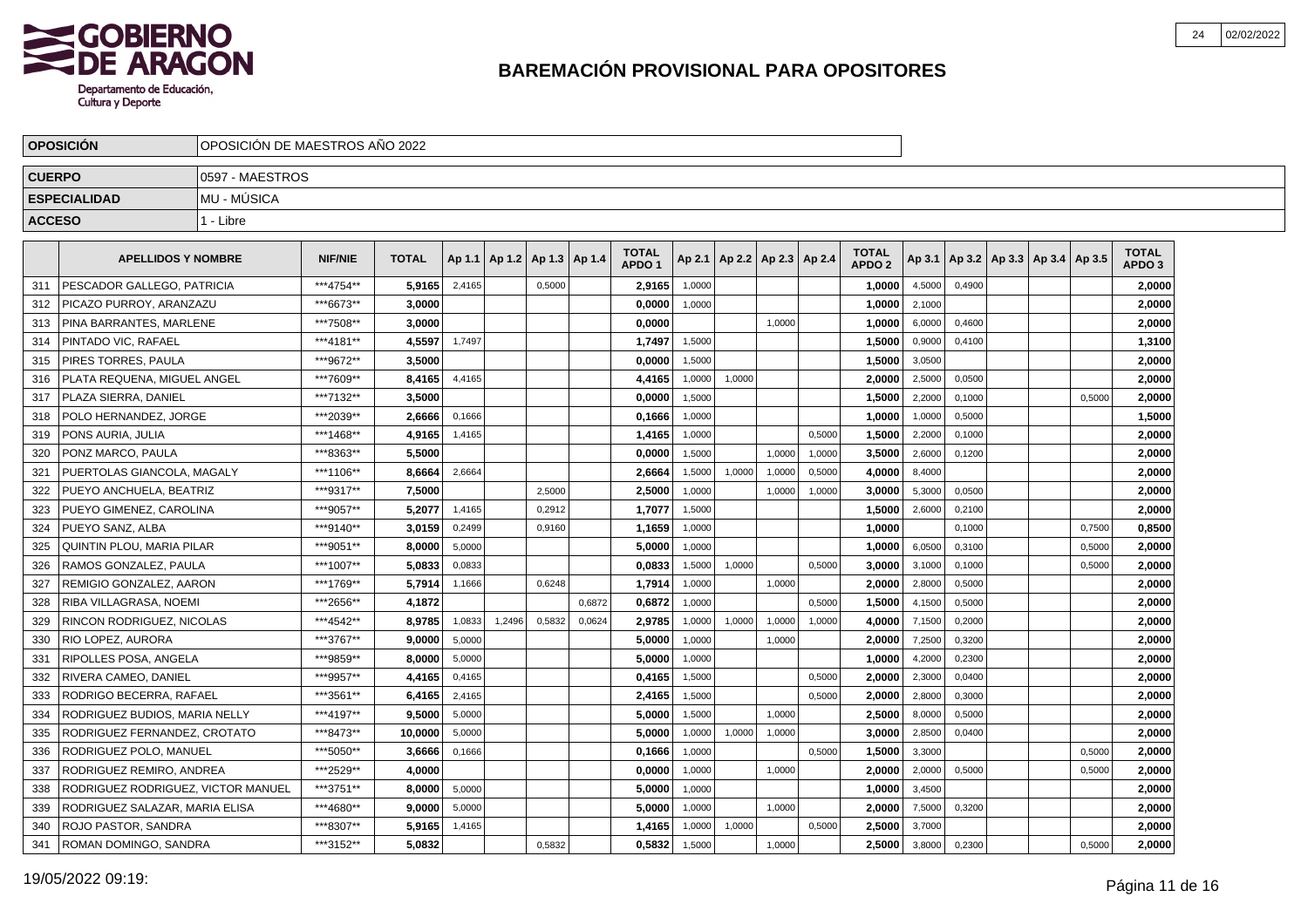

|               | <b>OPOSICIÓN</b>                                     |                 | OPOSICIÓN DE MAESTROS AÑO 2022 |              |        |                                   |        |        |                                   |        |                          |        |        |                                   |         |        |                                            |        |                                   |  |
|---------------|------------------------------------------------------|-----------------|--------------------------------|--------------|--------|-----------------------------------|--------|--------|-----------------------------------|--------|--------------------------|--------|--------|-----------------------------------|---------|--------|--------------------------------------------|--------|-----------------------------------|--|
| <b>CUERPO</b> |                                                      | 0597 - MAESTROS |                                |              |        |                                   |        |        |                                   |        |                          |        |        |                                   |         |        |                                            |        |                                   |  |
|               | <b>ESPECIALIDAD</b>                                  | MU - MÚSICA     |                                |              |        |                                   |        |        |                                   |        |                          |        |        |                                   |         |        |                                            |        |                                   |  |
| <b>ACCESO</b> |                                                      | 1 - Libre       |                                |              |        |                                   |        |        |                                   |        |                          |        |        |                                   |         |        |                                            |        |                                   |  |
|               |                                                      |                 |                                |              |        |                                   |        |        |                                   |        |                          |        |        |                                   |         |        |                                            |        |                                   |  |
|               | <b>APELLIDOS Y NOMBRE</b>                            |                 | <b>NIF/NIE</b>                 | <b>TOTAL</b> |        | Ap 1.1   Ap 1.2   Ap 1.3   Ap 1.4 |        |        | <b>TOTAL</b><br>APDO <sub>1</sub> |        | Ap 2.1   Ap 2.2   Ap 2.3 |        | Ap 2.4 | <b>TOTAL</b><br>APDO <sub>2</sub> |         |        | Ap 3.1   Ap 3.2   Ap 3.3   Ap 3.4   Ap 3.5 |        | <b>TOTAL</b><br>APDO <sub>3</sub> |  |
| 342           | ROMERA AGUERRI, ROSANA                               |                 | ***1412**                      | 7,5000       | 5,0000 |                                   |        |        | 5,0000                            |        |                          |        | 0,5000 | 0,5000                            | 8,0500  | 0,2100 |                                            |        | 2,0000                            |  |
| 343           | ROMERO DE LA ROSA. JESUS                             |                 | ***9252**                      | 2.6765       | 0,4165 |                                   |        |        | 0.4165                            | 1,0000 |                          |        |        | 1.0000                            |         | 0,2600 |                                            | 1.0000 | 1,2600                            |  |
| 344           | ROMERO RIVASES, ALEJANDRO JOSE                       |                 | ***8565**                      | 7,5000       | 4,0000 |                                   |        |        | 4,0000                            | 1,0000 |                          |        | 0,5000 | 1,5000                            | 2,6000  |        |                                            |        | 2,0000                            |  |
| 345           | ROS SANCHEZ DE CASTRO, JORGE                         |                 | ***0439**                      | 0,0000       |        |                                   |        |        | 0,0000                            |        |                          |        |        | 0,0000                            |         |        |                                            |        | 0,0000                            |  |
| 346           | ROYO MONTAÑES, GUILLERMO                             |                 | ***9596**                      | 8.9996       | 4,3332 |                                   | 0,1664 |        | 4,4996                            | 1,0000 |                          | 1,0000 | 0,5000 | 2.5000                            | 2,4500  | 0,4300 |                                            | 0,5000 | 2.0000                            |  |
| 347           | ROYO TRASOBARES, MARI LUZ                            |                 | ***1367**                      | 8,0000       | 5,0000 |                                   |        |        | 5,0000                            | 1,0000 |                          |        |        | 1,0000                            | 4,6500  |        |                                            |        | 2,0000                            |  |
| 348           | ROYO VAZQUEZ, ESTEFANIA                              |                 | ***2037**                      | 6,5831       | 2,5831 |                                   |        |        | 2,5831                            | 1,0000 |                          | 1,0000 |        | 2,0000                            | 5,2000  | 0,4000 |                                            |        | 2,0000                            |  |
| 349           | RUBIO ARRUEGO. ANA MARIA                             |                 | ***5365**                      | 7,6998       | 2,4998 |                                   |        |        | 2,4998                            | 1,0000 |                          | 1.0000 | 1,2000 | 3.2000                            | 4,3000  | 0,0600 |                                            |        | 2.0000                            |  |
| 350           | RUBIO HERRER, SARA                                   |                 | ***6936**                      | 7,2496       |        | 1,2496                            |        |        | 1,2496                            | 1,5000 | 1,0000                   | 1,0000 | 0,5000 | 4.0000                            | 6,2000  | 0,0300 |                                            | 0,5000 | 2,0000                            |  |
| 351           | RUBIO SANCHEZ, MARIA IZARBE                          |                 | ***6298**                      | 4,5000       |        |                                   |        |        | 0,0000                            | 1,5000 |                          |        | 1,0000 | 2,5000                            | 1,5500  |        |                                            | 0,7500 | 2,0000                            |  |
| 352           | RUIZ AGUADO. INES                                    |                 | ***9995**                      | 5,4164       | 1,3332 |                                   | 0.5832 |        | 1,9164                            | 1,5000 |                          |        |        | 1.5000                            | 2,7000  |        |                                            | 0,5000 | 2,0000                            |  |
| 353           | RUIZ GABARRE. JAIME                                  |                 | ***4207**                      | 10.0000      | 4,9163 | 0,0416                            |        |        | 4,9579                            | 1,5000 |                          | 3,0000 |        | 4.5000                            | 5,3500  | 0,5000 |                                            |        | 2,0000                            |  |
| 354           | RUIZ MOLINA, FERNANDO                                |                 | ***4974**                      | 6,2500       | 5,0000 |                                   |        |        | 5,0000                            |        |                          |        |        | 0,0000                            | 0,7500  | 0,5000 |                                            |        | 1,2500                            |  |
| 355           | SABROSO CORTES, PASCUAL                              |                 | ***5526**                      | 7,7745       | 3,7497 | 0,1248                            |        |        | 3,8745                            | 1.5000 |                          | 1.0000 |        | 2.5000                            | 1,2500  | 0.1500 |                                            |        | 1,4000                            |  |
| 356           | SALANOVA NOTIVOL, BEATRIZ                            |                 | ***8140**                      | 2,4499       | 0,2499 |                                   |        |        | 0,2499                            |        |                          |        | 0,2000 | 0.2000                            | 1,9000  | 0,3100 |                                            |        | 2,0000                            |  |
| 357           | SALAS BIELSA, BEATRIZ                                |                 | ***3001**                      | 4,0833       | 0,0833 |                                   |        |        | 0,0833                            | 1,5000 |                          |        | 0,5000 | 2,0000                            | 2,5500  | 0,1000 |                                            |        | 2,0000                            |  |
| 358           | SALGADO CHAMORRO. ELENA                              |                 | ***1938**                      | 4,3332       | 1,3332 |                                   |        |        | 1,3332                            | 1,0000 |                          |        |        | 1.0000                            | 2,5500  | 0,1400 |                                            |        | 2,0000                            |  |
| 359           | SALINAS HERNANDEZ, PAULA                             |                 | ***1348**                      | 5,4165       | 0,4165 |                                   |        |        | 0,4165                            | 1,5000 | 1,0000                   |        | 0,5000 | 3.0000                            | 4,2500  | 0,1200 |                                            |        | 2,0000                            |  |
| 360           | SALUEÑA TENA, ANGELA                                 |                 | ***2796**                      | 1,0500       |        |                                   |        |        | 0,0000                            | 1,0000 |                          |        |        | 1,0000                            | 0,0500  |        |                                            |        | 0,0500                            |  |
| 361           | SANAGUSTIN ASIN, ANA ISABEL                          |                 | ***5161**                      | 1.8733       | 0,0833 |                                   |        |        | 0.0833                            |        |                          |        |        | 0.0000                            | 1,5000  | 0.2900 |                                            |        | 1,7900                            |  |
| 362           | SANCHEZ CEBADA. MARIA JOSE                           |                 | ***4802**                      | 7,2497       | 3,7497 |                                   |        |        | 3,7497                            | 1,0000 |                          |        | 0,5000 | 1,5000                            | 4,2500  | 0,5000 |                                            |        | 2,0000                            |  |
| 363           | SANCHEZ FERNANDEZ, MARIA DE LA<br><b>ENCARNACION</b> |                 | ***0211**                      | 3,6500       |        |                                   |        |        | 0,0000                            | 1,0000 | 1,0000                   |        |        | 2,0000                            | 1,1500  |        |                                            | 0,5000 | 1,6500                            |  |
| 364           | SANCHEZ GARCIA, ADRIAN                               |                 | ***9152**                      | 7.6038       | 1,4998 |                                   |        | 0.1040 | 1,6038                            | 1,5000 | 1,0000                   | 1,0000 | 0,5000 | 4.0000                            | 3,9500  |        |                                            |        | 2,0000                            |  |
| 365           | SANCHEZ MIGUEL, BELEN                                |                 | ***6310**                      | 3.5000       |        |                                   |        |        | 0.0000                            | 1,5000 |                          |        |        | 1.5000                            | 3,6500  | 0,1000 |                                            | 0,5000 | 2,0000                            |  |
| 366           | SANCHEZ SANCHEZ, ALBERTO                             |                 | ***4989**                      | 10,0000      | 5,0000 |                                   |        |        | 5,0000                            | 1,0000 | 1,0000                   | 1,0000 |        | 3,0000                            | 12,3000 | 0,1800 |                                            | 0,5000 | 2,0000                            |  |
| 367           | SANCHEZ SANCHO, JAIME RAUL                           |                 | ***5928**                      | 2.8000       |        |                                   |        |        | 0.0000                            | 1,0000 |                          |        |        | 1.0000                            | 1,8000  |        |                                            |        | 1,8000                            |  |
| 368           | SANCHO HERNANDEZ, MARIA                              |                 | ***5898**                      | 4,5000       |        |                                   |        |        | 0,0000                            | 1,5000 |                          | 1,0000 |        | 2.5000                            | 2,6000  | 0,1000 |                                            |        | 2,0000                            |  |
| 369           | SANCHO SEGURA, JOSE MANUEL                           |                 | ***6548**                      | 6,0728       |        |                                   | 2,3328 |        | 2,3328                            | 1,5000 |                          | 1,0000 |        | 2,5000                            | 0,4500  | 0,0400 |                                            | 0,7500 | 1,2400                            |  |
| 370           | SANMARTIN ARQUES, JAIME                              |                 | ***7237**                      | 7.6660       | 2,3332 |                                   | 1,3328 |        | 3,6660                            | 1,0000 |                          | 1,0000 |        | 2.0000                            | 6,4500  | 0,3400 |                                            |        | 2,0000                            |  |
| 371           | SANZ ALONSO, ANGELA                                  |                 | ***2371**                      | 6,4165       | 2,4165 |                                   |        |        | 2,4165                            | 1,0000 |                          | 1,0000 |        | 2.0000                            | 2,2500  | 0,0200 |                                            | 0,5000 | 2,0000                            |  |
| 372           | SANZ ORTIZ, M. ALEJANDRA                             |                 | ***9221**                      | 8,0000       | 5,0000 |                                   |        |        | 5,0000                            | 1,0000 |                          |        |        | 1,0000                            | 5,7000  | 0,5000 |                                            |        | 2,0000                            |  |

19/05/2022 09:19: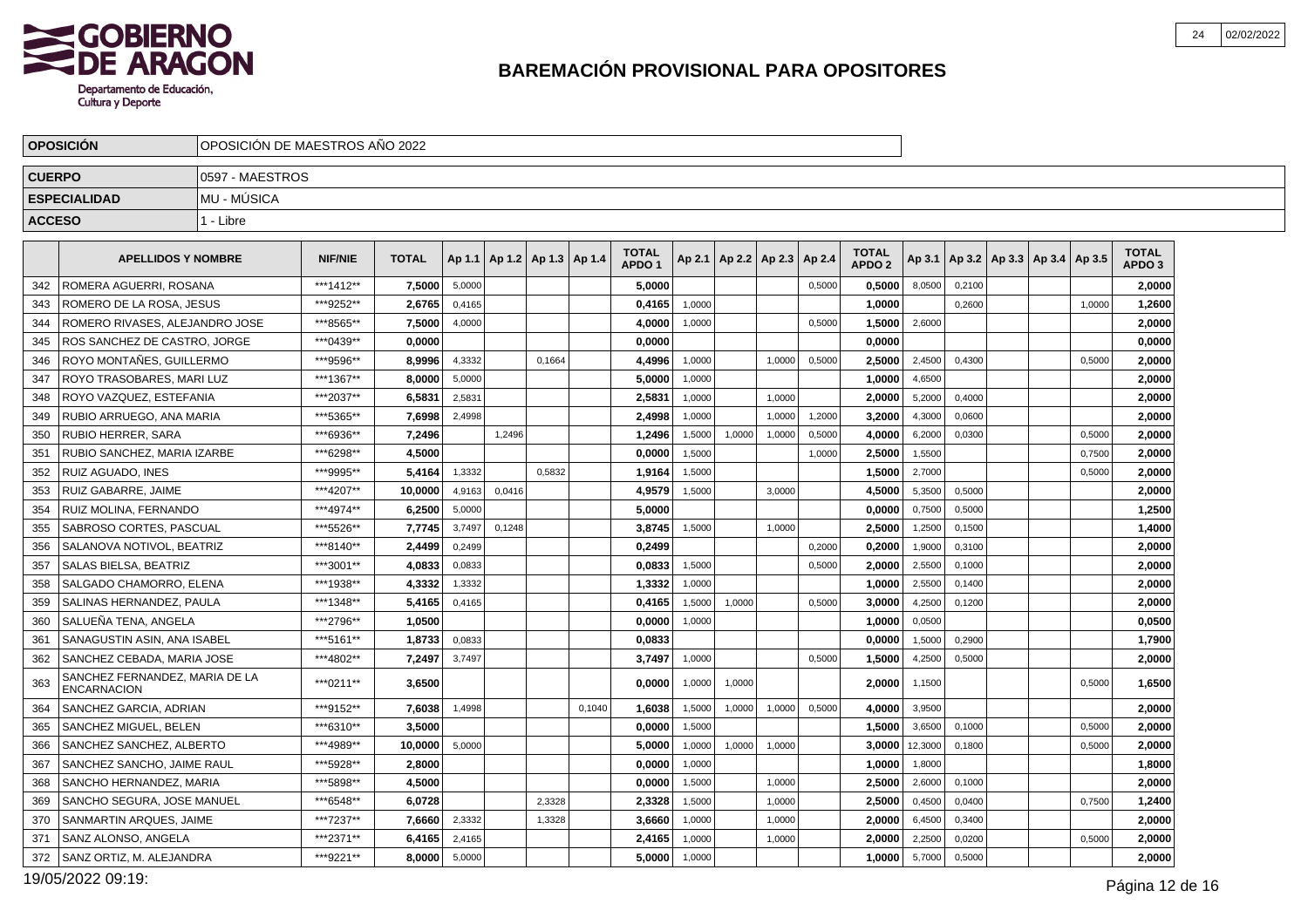

|               | <b>OPOSICIÓN</b>               | OPOSICIÓN DE MAESTROS AÑO 2022 |                |              |        |                                   |        |        |                                   |        |                 |        |        |                                   |        |        |  |                                   |                                   |  |
|---------------|--------------------------------|--------------------------------|----------------|--------------|--------|-----------------------------------|--------|--------|-----------------------------------|--------|-----------------|--------|--------|-----------------------------------|--------|--------|--|-----------------------------------|-----------------------------------|--|
| <b>CUERPO</b> |                                | 0597 - MAESTROS                |                |              |        |                                   |        |        |                                   |        |                 |        |        |                                   |        |        |  |                                   |                                   |  |
|               | <b>ESPECIALIDAD</b>            | <b>MU - MUSICA</b>             |                |              |        |                                   |        |        |                                   |        |                 |        |        |                                   |        |        |  |                                   |                                   |  |
| <b>ACCESO</b> |                                | 1 - Libre                      |                |              |        |                                   |        |        |                                   |        |                 |        |        |                                   |        |        |  |                                   |                                   |  |
|               | <b>APELLIDOS Y NOMBRE</b>      |                                | <b>NIF/NIE</b> | <b>TOTAL</b> |        | Ap 1.1   Ap 1.2   Ap 1.3   Ap 1.4 |        |        | <b>TOTAL</b><br>APDO <sub>1</sub> | Ap 2.1 | Ap 2.2   Ap 2.3 |        | Ap 2.4 | <b>TOTAL</b><br>APDO <sub>2</sub> | Ap 3.1 |        |  | Ap 3.2   Ap 3.3   Ap 3.4   Ap 3.5 | <b>TOTAL</b><br>APDO <sub>3</sub> |  |
| 373           | SANZ RUBIO, MARTA              |                                | ***4272**      | 5,5000       | 2,0000 |                                   |        |        | 2,0000                            |        |                 | 1,0000 | 0,5000 | 1,5000                            | 1,9500 | 0,3600 |  |                                   | 2,0000                            |  |
| 374           | SARRATO SANCHO, MARIA          |                                | ***5409**      | 6,2910       | 0,4998 |                                   | 0,2912 |        | 0,7910                            | 1,5000 |                 | 1,0000 | 1,0000 | 3,5000                            | 2,3500 | 0,5000 |  | 1,0000                            | 2,0000                            |  |
| 375           | <b>SARTO VICENTE, JORGE</b>    |                                | ***6708**      | 7,0000       | 5,0000 |                                   |        |        | 5,0000                            |        |                 |        |        | 0,0000                            | 3,8500 | 0,0200 |  |                                   | 2,0000                            |  |
| 376           | SARVISE AGUARTA, ANDREA        |                                | ***5804**      | 5.8326       | 2,4998 |                                   | 0,3328 |        | 2,8326                            | 1,0000 |                 |        |        | 1,0000                            | 2,3000 | 0,2700 |  | 0,5000                            | 2,0000                            |  |
| 377           | SATUE OROS, ANABEL             |                                | ***7326**      | 5.6246       | 0,4998 |                                   | 0,1248 |        | 0,6246                            | 1,5000 | 1,0000          |        | 0,5000 | 3.0000                            | 1,9000 | 0,2200 |  | 0.5000                            | 2,0000                            |  |
| 378           | SEGURA CERDAN, ANA CRISTINA    |                                | ***7009**      | 2.6700       |        |                                   |        |        | 0.0000                            | 1,5000 |                 |        |        | 1.5000                            | 0,2500 | 0,4200 |  | 0,5000                            | 1,1700                            |  |
| 379           | SERAL CORTES, ALEJANDRO        |                                | ***6152**      | 2,5416       |        |                                   | 0,0416 |        | 0,0416                            | 1.0000 |                 |        |        | 1,0000                            | 0,9000 | 0.1000 |  | 0.5000                            | 1,5000                            |  |
| 380           | SERRANO PAJARES, AITOR         |                                | ***5541**      | 4,3831       | 1,5831 |                                   |        |        | 1,5831                            | 1,5000 |                 |        | 0,5000 | 2,0000                            | 0,7000 | 0,1000 |  |                                   | 0,8000                            |  |
| 381           | SERRANO SEVILLA, JUAN          |                                | ***1450**      | 4,1464       | 0,6664 |                                   |        |        | 0,6664                            | 1,0000 |                 |        | 0,5000 | 1,5000                            | 1,3000 | 0,1800 |  | 0,5000                            | 1,9800                            |  |
| 382           | <b>SERRAT TORRES, NURIA</b>    |                                | ***5053**      | 3.8000       |        |                                   |        |        | 0,0000                            | 1,5000 |                 |        | 0,5000 | 2,0000                            | 1,6500 | 0,1500 |  |                                   | 1,8000                            |  |
| 383           | SIERRA CAMPOS, MARTA           |                                | ***6954**      | 6,4165       | 3,4165 |                                   |        |        | 3,4165                            | 1,0000 |                 |        |        | 1,0000                            | 2,5000 | 0,2100 |  |                                   | 2,0000                            |  |
| 384           | SOLER MUÑOZ, MARIA             |                                | ***5192**      | 8.3120       |        |                                   | 2,1248 | 0,1872 | 2,3120                            | 1,5000 |                 | 2,0000 | 0,5000 | 4,0000                            | 3,0500 | 0,1400 |  |                                   | 2,0000                            |  |
| 385           | SOLSONA BELMONTE, ROBERTO      |                                | ***4800**      | 3.1999       | 0,2499 |                                   |        |        | 0,2499                            | 1,0000 |                 |        |        | 1.0000                            | 1,4500 | 0,5000 |  |                                   | 1,9500                            |  |
| 386           | SORIA LAPEÑA, MYRIAM           |                                | ***4534**      | 5.4998       | 1,4998 |                                   |        |        | 1,4998                            | 1,0000 | 1,0000          |        |        | 2,0000                            | 2,4500 | 0,3500 |  | 0.5000                            | 2,0000                            |  |
| 387           | SUAREZ CASADO. MARIA JOSE      |                                | ***0735**      | 7,7497       | 2,7497 |                                   |        |        | 2,7497                            | 1,0000 | 1,0000          |        | 1,0000 | 3,0000                            | 2,5000 | 0,0900 |  |                                   | 2,0000                            |  |
| 388           | SUBIRAS DIESTE. JUAN ANTONIO   |                                | ***8200**      | 7.0411       | 3,9163 |                                   | 0.1248 |        | 4.0411                            | 1,0000 |                 |        |        | 1.0000                            | 2,6500 | 0,1500 |  |                                   | 2,0000                            |  |
| 389           | TALERO LOPEZ, MANUEL           |                                | ***5795**      | 4,5000       |        |                                   |        |        | 0,0000                            | 1,5000 |                 | 1,0000 |        | 2,5000                            | 1,5000 |        |  | 0,5000                            | 2,0000                            |  |
| 390           | TEMPRADO BERNAL, MARTA         |                                | ***1918**      | 3,0700       |        |                                   |        |        | 0,0000                            | 1,5000 |                 | 1,0000 | 0,5000 | 3,0000                            | 0,0500 | 0,0200 |  |                                   | 0,0700                            |  |
| 391           | TERNERO LORA, MARIA DEL PILAR  |                                | ***8667**      | 5,0000       |        |                                   |        |        | 0,0000                            | 1,5000 |                 | 1,0000 | 0,5000 | 3,0000                            | 1,5000 |        |  | 0,5000                            | 2,0000                            |  |
| 392           | TEXEIRA GOMEZ. LORENA          |                                | ***7035**      | 5.5000       |        |                                   |        |        | 0,0000                            | 1,5000 |                 | 1,0000 | 1,0000 | 3.5000                            | 2,7500 | 0,1300 |  |                                   | 2,0000                            |  |
| 393           | <b>TIRADO GUALLAR, NURIA</b>   |                                | ***5771**      | 5.0000       | 1,0000 |                                   |        |        | 1,0000                            | 1,0000 |                 | 1,0000 |        | 2,0000                            | 2,6500 | 0,1200 |  |                                   | 2,0000                            |  |
| 394           | TOLOSA MORALES. ORIOL          |                                | ***6397**      | 1.0000       |        |                                   |        |        | 0.0000                            | 1,0000 |                 |        |        | 1,0000                            |        |        |  |                                   | 0,0000                            |  |
| 395           | <b>TOMAS GRACIA, FERNANDO</b>  |                                | ***6950**      | 10.0000      | 4,9163 |                                   |        |        | 4,9163                            | 1,5000 | 1,0000          | 1,0000 | 0,5000 | 4.0000                            | 5,4000 | 0,3700 |  |                                   | 2,0000                            |  |
| 396           | TORCAL ESCUER, CARLA           |                                | ***0244**      | 4.2000       |        |                                   |        |        | 0.0000                            | 1,0000 |                 | 1.0000 | 0,2000 | 2.2000                            | 2,2500 | 0,5000 |  |                                   | 2,0000                            |  |
| 397           | TORRALBO NAVAJAS. ISABEL MARIA |                                | ***2610**      | 3.2663       | 0,9163 |                                   |        |        | 0,9163                            | 1,0000 |                 |        | 0,5000 | 1,5000                            | 0,0500 | 0.3000 |  | 0.5000                            | 0,8500                            |  |
| 398           | TORRES MORALES, RAFAEL         |                                | ***6578**      | 0,6200       |        |                                   |        |        | 0,0000                            |        |                 |        |        | 0,0000                            |        | 0,1200 |  | 0,5000                            | 0,6200                            |  |
| 399           | TRICAS LAPUERTA, BLANCA        |                                | ***0718**      | 9,9998       | 4,4998 |                                   |        |        | 4,4998                            | 1,5000 | 1,0000          | 1,0000 |        | 3,5000                            | 4,7500 | 0,3900 |  | 0,5000                            | 2,0000                            |  |
| 400           | JRBANO CACHO, ELIAS            |                                | ***0047**      | 8,0826       | 3,1666 |                                   | 0,9160 |        | 4,0826                            | 1,0000 | 1,0000          |        |        | 2,0000                            | 3,1500 | 0,4000 |  |                                   | 2,0000                            |  |
| 401           | JRBANO CACHO, MARTA            |                                | ***0046**      | 8,5497       | 3,7497 |                                   |        |        | 3,7497                            | 1,5000 |                 | 2,0000 | 0,5000 | 4,0000                            | 0,7000 | 0,1000 |  |                                   | 0,8000                            |  |
| 402           | JRCOLA LAZARO, ANGEL DAMIAN    |                                | ***3146**      | 1,5000       |        |                                   |        |        | 0,0000                            | 1,5000 |                 |        |        | 1,5000                            |        |        |  |                                   | 0,0000                            |  |
| 403           | URZAY MANERO, ANA              |                                | ***8473**      | 9,4579       | 3,9163 | 0,5416                            |        |        | 4,4579                            | 1,0000 |                 | 2,0000 |        | 3.0000                            | 5,9000 | 0,5000 |  |                                   | 2,0000                            |  |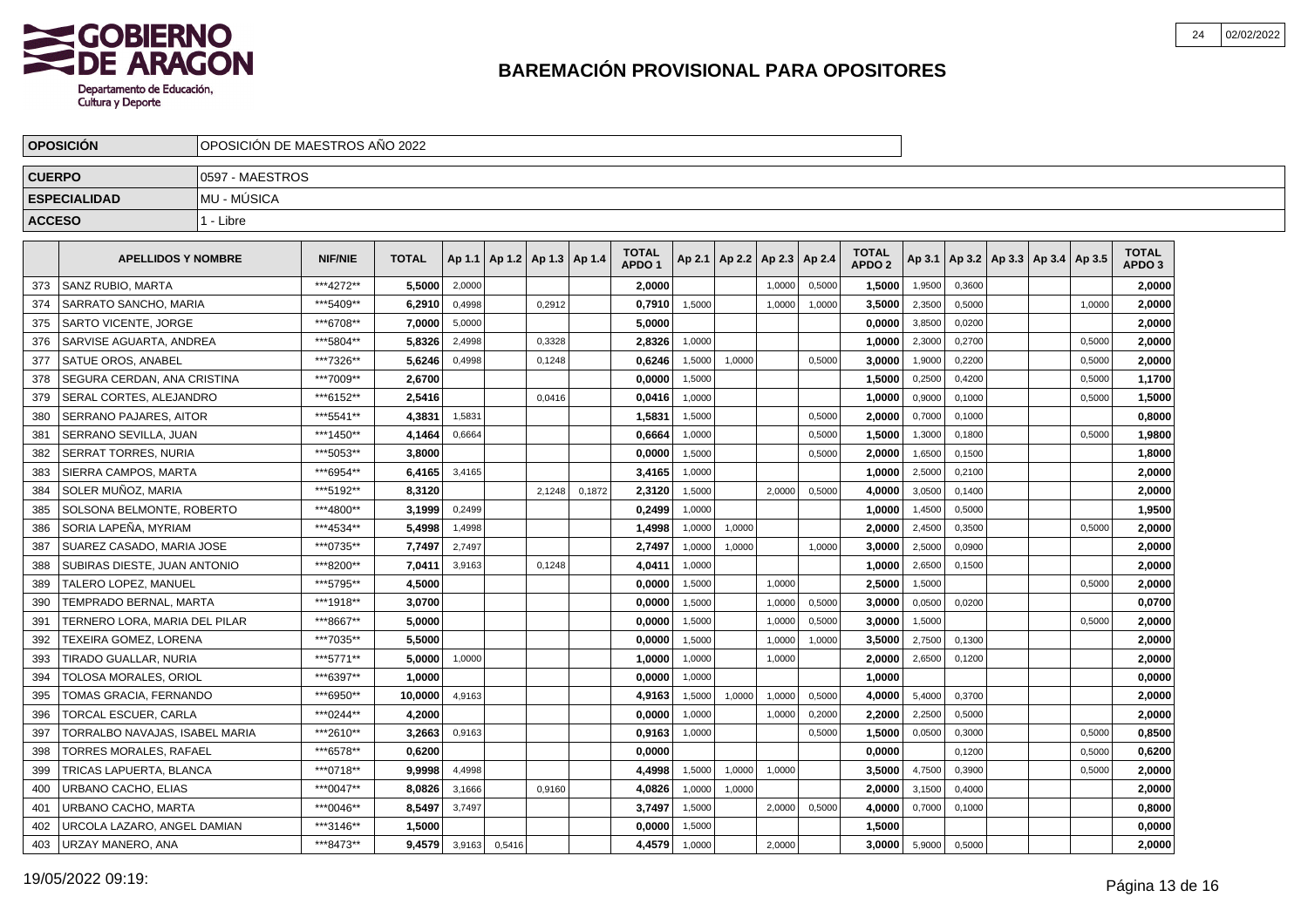

|               | <b>OPOSICIÓN</b>                    | OPOSICIÓN DE MAESTROS AÑO 2022 |                |              |        |                                   |        |        |                                   |        |                          |        |        |                                   |        |        |                                   |        |                                   |  |
|---------------|-------------------------------------|--------------------------------|----------------|--------------|--------|-----------------------------------|--------|--------|-----------------------------------|--------|--------------------------|--------|--------|-----------------------------------|--------|--------|-----------------------------------|--------|-----------------------------------|--|
| <b>CUERPO</b> |                                     | 0597 - MAESTROS                |                |              |        |                                   |        |        |                                   |        |                          |        |        |                                   |        |        |                                   |        |                                   |  |
|               | <b>ESPECIALIDAD</b>                 | MU - MÚSICA                    |                |              |        |                                   |        |        |                                   |        |                          |        |        |                                   |        |        |                                   |        |                                   |  |
| <b>ACCESO</b> |                                     | 1 - Libre                      |                |              |        |                                   |        |        |                                   |        |                          |        |        |                                   |        |        |                                   |        |                                   |  |
|               |                                     |                                |                |              |        |                                   |        |        |                                   |        |                          |        |        |                                   |        |        |                                   |        |                                   |  |
|               | <b>APELLIDOS Y NOMBRE</b>           |                                | <b>NIF/NIE</b> | <b>TOTAL</b> |        | Ap 1.1   Ap 1.2   Ap 1.3   Ap 1.4 |        |        | <b>TOTAL</b><br>APDO <sub>1</sub> | Ap 2.1 | Ap 2.2   Ap 2.3   Ap 2.4 |        |        | <b>TOTAL</b><br>APDO <sub>2</sub> | Ap 3.1 |        | Ap 3.2   Ap 3.3   Ap 3.4   Ap 3.5 |        | <b>TOTAL</b><br>APDO <sub>3</sub> |  |
| 404           | USE CACHO, SARA                     |                                | ***1209**      | 5,4998       | 2,4998 |                                   |        |        | 2,4998                            | 1,0000 |                          |        |        | 1,0000                            | 1,9500 |        |                                   | 0,5000 | 2,0000                            |  |
| 405           | JSED CALVETE, M. CARMEN             |                                | ***4142**      | 8,0000       | 5,0000 |                                   |        |        | 5,0000                            | 1,0000 |                          |        |        | 1,0000                            | 5,4000 | 0,1700 |                                   |        | 2,0000                            |  |
| 406           | VALERA CEAMANOS, CARMEN             |                                | ***2788**      | 4,6666       | 0,1666 |                                   |        |        | 0,1666                            | 1,5000 | 1,0000                   |        | 0,5000 | 3,0000                            | 1,2500 | 0,2500 |                                   |        | 1,5000                            |  |
| 407           | VALERA UBIETO, ANDRES               |                                | ***7289**      | 4,8332       | 0,3332 |                                   |        |        | 0,3332                            | 1,5000 | 1,0000                   |        |        | 2,5000                            | 6,2500 | 0,0400 |                                   |        | 2,0000                            |  |
| 408           | VALERO SALES. MARIA ROSA            |                                | ***1350**      | 2.9997       | 0.7497 |                                   |        |        | 0,7497                            | 1,0000 |                          |        |        | 1.0000                            | 0,7500 |        |                                   | 0,5000 | 1,2500                            |  |
| 409           | VALERO VELILLA, BEATRIZ             |                                | ***7199**      | 2,3600       |        |                                   |        | 1,2500 | 1,2500                            |        |                          |        | 0,2000 | 0,2000                            | 0,7500 | 0,1600 |                                   |        | 0,9100                            |  |
| 410           | VAQUERO ZEGRI, MARIA                |                                | ***1494**      | 2,8100       |        |                                   |        |        | 0,0000                            | 1,5000 |                          |        |        | 1,5000                            | 0,9500 | 0,3600 |                                   |        | 1,3100                            |  |
| 411           | VARA CHIMENO. M. PURIFICACIO        |                                | ***3130**      | 9.0000       | 5,0000 |                                   |        |        | 5.0000                            | 1,0000 |                          | 1.0000 |        | 2.0000                            | 5,7500 | 0,5000 |                                   |        | 2,0000                            |  |
| 412           | VARELA OLMO. ANA                    |                                | ***2140**      | 4.9163       | 1,9163 |                                   |        |        | 1,9163                            | 1.0000 |                          |        |        | 1.0000                            | 3,3000 | 0.1700 |                                   |        | 2,0000                            |  |
| 413           | VELASCO TORRECILLA, RAQUEL          |                                | ***1257**      | 3,7496       |        |                                   | 0,7496 |        | 0,7496                            | 1,0000 |                          |        |        | 1,0000                            | 2,2000 | 0,2100 |                                   |        | 2,0000                            |  |
| 414           | VELAZQUEZ PIZARRO, CRISTINA         |                                | ***1363**      | 3.3744       |        |                                   | 0,3744 |        | 0,3744                            | 1,0000 |                          |        |        | 1,0000                            | 2,5500 | 0,1000 |                                   | 0,5000 | 2,0000                            |  |
| 415           | VERCHE DOÑATE, JOSE JOAQUIN         |                                | ***4872**      | 1.0000       |        |                                   |        |        | 0.0000                            | 1,0000 |                          |        |        | 1.0000                            |        |        |                                   |        | 0.0000                            |  |
| 416           | <b>VICENTE TARRASON, M. ANGELES</b> |                                | ***3243**      | 3.5000       |        |                                   |        |        | 0.0000                            | 1,0000 |                          |        | 0.5000 | 1.5000                            | 6,0000 |        |                                   | 0,7500 | 2,0000                            |  |
| 417           | VIDAL GARCIA, NEREA                 |                                | ***9141**      | 9,5000       | 5,0000 |                                   |        |        | 5,0000                            | 1,0000 | 1,0000                   |        | 0,5000 | 2,5000                            | 6,3000 | 0,1800 |                                   |        | 2,0000                            |  |
| 418           | VILA BRANDARIZ, MARIA LUISA         |                                | ***9058**      | 10,0000      | 5,0000 |                                   |        |        | 5,0000                            | 1,0000 |                          | 2,0000 | 1,5000 | 4,5000                            | 7,8000 | 0,3000 |                                   |        | 2,0000                            |  |
| 419           | VILA SALAS, NATALIA                 |                                | ***6916**      | 2.8500       |        |                                   |        |        | 0,0000                            | 1,0000 |                          |        |        | 1.0000                            | 1,7500 | 0,1000 |                                   |        | 1,8500                            |  |
| 420           | VILAR BONACASA, ESTHER              |                                | ***3000**      | 8.5000       | 5,0000 |                                   |        |        | 5.0000                            |        |                          | 1.0000 | 0,5000 | 1.5000                            | 5,6000 | 0,5000 |                                   |        | 2.0000                            |  |
| 421           | VILCHEZ SABATER, ANA                |                                | ***9386**      | 8,9998       | 4,4998 |                                   |        |        | 4,4998                            | 1,0000 | 1,0000                   |        | 0,5000 | 2,5000                            | 2,7500 | 0,3300 |                                   |        | 2,0000                            |  |
| 422           | VILLACAMPA ORDUNA, ALEJANDRO        |                                | ***5120**      | 8,0000       | 5,0000 |                                   |        |        | 5,0000                            | 1,0000 |                          |        |        | 1,0000                            | 4,0000 | 0,4600 |                                   |        | 2,0000                            |  |
| 423           | VILLACAMPA SALCEDO, SILVIA          |                                | ***4045**      | 7,5833       | 4,0833 |                                   |        |        | 4,0833                            | 1,5000 |                          |        |        | 1,5000                            | 6,0000 | 0,5000 |                                   |        | 2,0000                            |  |
| 424           | VILLALBA MONENTE, MARIA             |                                | ***4838**      | 8.0000       | 5,0000 |                                   |        |        | 5,0000                            | 1,0000 |                          |        |        | 1.0000                            | 6,7000 | 0,3800 |                                   |        | 2,0000                            |  |
| 425           | VILLAR DOMINGUEZ, CARLOS            |                                | ***9139**      | 2,1300       |        |                                   |        |        | 0,0000                            |        |                          | 1,0000 | 0,5000 | 1,5000                            | 0,2500 | 0,3800 |                                   |        | 0,6300                            |  |
| 426           | VILLAR GOTOR, RAFAEL                |                                | ***7567**      | 8,5000       | 5,0000 |                                   |        |        | 5,0000                            | 1,0000 |                          |        | 0,5000 | 1,5000                            | 7,0500 | 0,1200 |                                   |        | 2,0000                            |  |
| 427           | VILLAR SIN, CRISTINA                |                                | ***4366**      | 5,4998       | 1,4998 |                                   | 0,5000 |        | 1,9998                            | 1,0000 |                          |        | 0,5000 | 1,5000                            | 6,5000 | 0,3400 |                                   | 0,5000 | 2,0000                            |  |
| 428           | VILLARROYA GIL, MIRIAM              |                                | ***0598**      | 5,4579       | 0,9163 |                                   | 0,5416 |        | 1,4579                            | 1.0000 |                          |        | 1,0000 | 2,0000                            | 3,0000 |        |                                   |        | 2,0000                            |  |
| 429           | VIÑAS VA. PEDRO JOSE                |                                | ***4103**      | 9.0000       | 5,0000 |                                   |        |        | 5.0000                            | 1.0000 |                          | 1.0000 |        | 2.0000                            | 5,5500 | 0.4600 |                                   |        | 2,0000                            |  |
| 430           | VIZUETE BERMEJO, ROCIO              |                                | ***9012**      | 5,5000       |        |                                   |        |        | 0,0000                            | 1,5000 | 1,0000                   | 1,0000 |        | 3,5000                            | 4,6000 |        |                                   |        | 2,0000                            |  |
| 431           | YUNTA BERNAL, ELENA                 |                                | ***2237**      | 7,4162       | 3,8330 |                                   | 0,5832 |        | 4,4162                            | 1,0000 |                          |        |        | 1,0000                            | 3,2000 | 0,0200 |                                   | 1,0000 | 2,0000                            |  |
| 432           | ZAMUDIO PEREZ. ANTONIO              |                                | ***2841**      | 8,2000       | 5,0000 |                                   |        |        | 5,0000                            | 1,0000 |                          |        | 0,2000 | 1,2000                            | 4,8000 | 0,5000 |                                   | 0,5000 | 2,0000                            |  |
| 433           | 9777009                             |                                |                | 8.0000       | 5,0000 |                                   |        |        | 5.0000                            | 1,0000 |                          |        |        | 1.0000                            | 6,4000 | 0,5000 |                                   |        | 2.0000                            |  |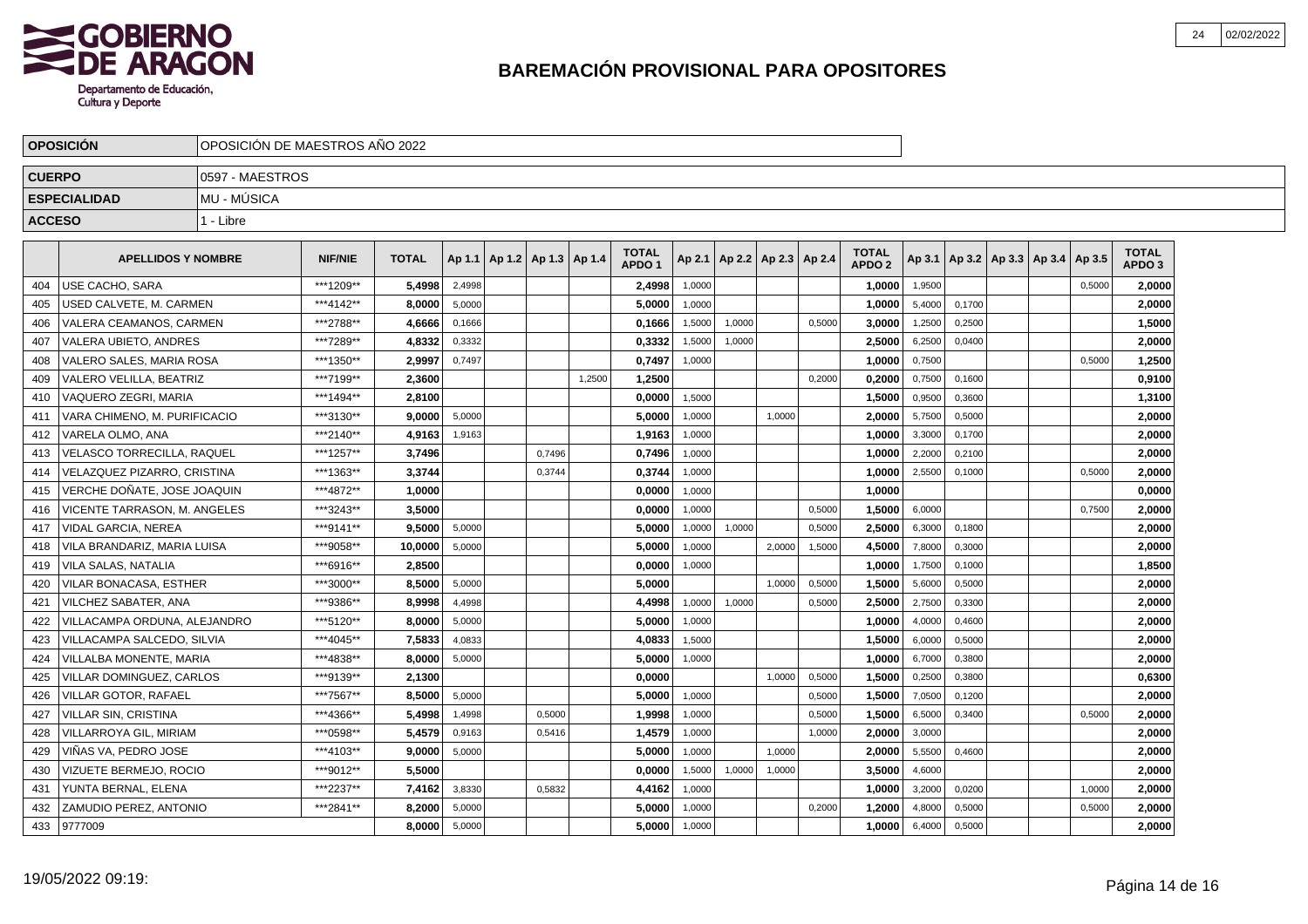

4 OMEÑACA ALONSO, MILAGROS

# **BAREMACIÓN PROVISIONAL PARA OPOSITORES**

| OPOSICIÓN DE MAESTROS AÑO 2022<br><b>OPOSICIÓN</b> |                                     |                               |                |              |        |  |  |                                   |                                   |        |                                       |        |                                   |        |        |                                            |                        |  |
|----------------------------------------------------|-------------------------------------|-------------------------------|----------------|--------------|--------|--|--|-----------------------------------|-----------------------------------|--------|---------------------------------------|--------|-----------------------------------|--------|--------|--------------------------------------------|------------------------|--|
|                                                    | 10597 - MAESTROS<br><b>CUERPO</b>   |                               |                |              |        |  |  |                                   |                                   |        |                                       |        |                                   |        |        |                                            |                        |  |
|                                                    | IMU - MÚSICA<br><b>ESPECIALIDAD</b> |                               |                |              |        |  |  |                                   |                                   |        |                                       |        |                                   |        |        |                                            |                        |  |
| <b>ACCESO</b>                                      |                                     | 2 - Reserva para discapacidad |                |              |        |  |  |                                   |                                   |        |                                       |        |                                   |        |        |                                            |                        |  |
|                                                    | <b>APELLIDOS Y NOMBRE</b>           |                               | <b>NIF/NIE</b> | <b>TOTAL</b> |        |  |  | Ap 1.1   Ap 1.2   Ap 1.3   Ap 1.4 | <b>TOTAL</b><br>APDO <sub>1</sub> |        | $ $ Ap 2.1   Ap 2.2   Ap 2.3   Ap 2.4 |        | <b>TOTAL</b><br>APDO <sub>2</sub> |        |        | Ap 3.1   Ap 3.2   Ap 3.3   Ap 3.4   Ap 3.5 | <b>TOTAL</b><br>APDO 3 |  |
|                                                    | CIVIAC CHIRON, JAVIER DAVID         |                               | ***0246**      | 8.0000       | 5,0000 |  |  |                                   | 5.0000                            | 1.0000 |                                       |        | 1.00001                           | 4.6000 | 0.4500 |                                            | 2,0000                 |  |
| 2                                                  | MARTINEZ-LOSA FERNANDEZ, ANA        |                               | ***9565**      | 4.0000       |        |  |  |                                   | 0.0000                            | 1,5000 |                                       | 0,5000 | 2,0000                            | 3,2500 |        |                                            | 2,0000                 |  |
|                                                    | MORENO REMACHA, MARIA               |                               | ***6379**      | 3,0000       |        |  |  |                                   | 0,0000                            | 1,0000 |                                       |        | 1,0000                            | 3,2000 |        |                                            | 2,0000                 |  |

 $S$   $*^{***0922**}$  **8,5000** 5,0000 **5,000 1,5000 1,5000 0,5000 1,5000 0,5000 0,5000 0,5000 1,5000 0,5000 1 2,0000**